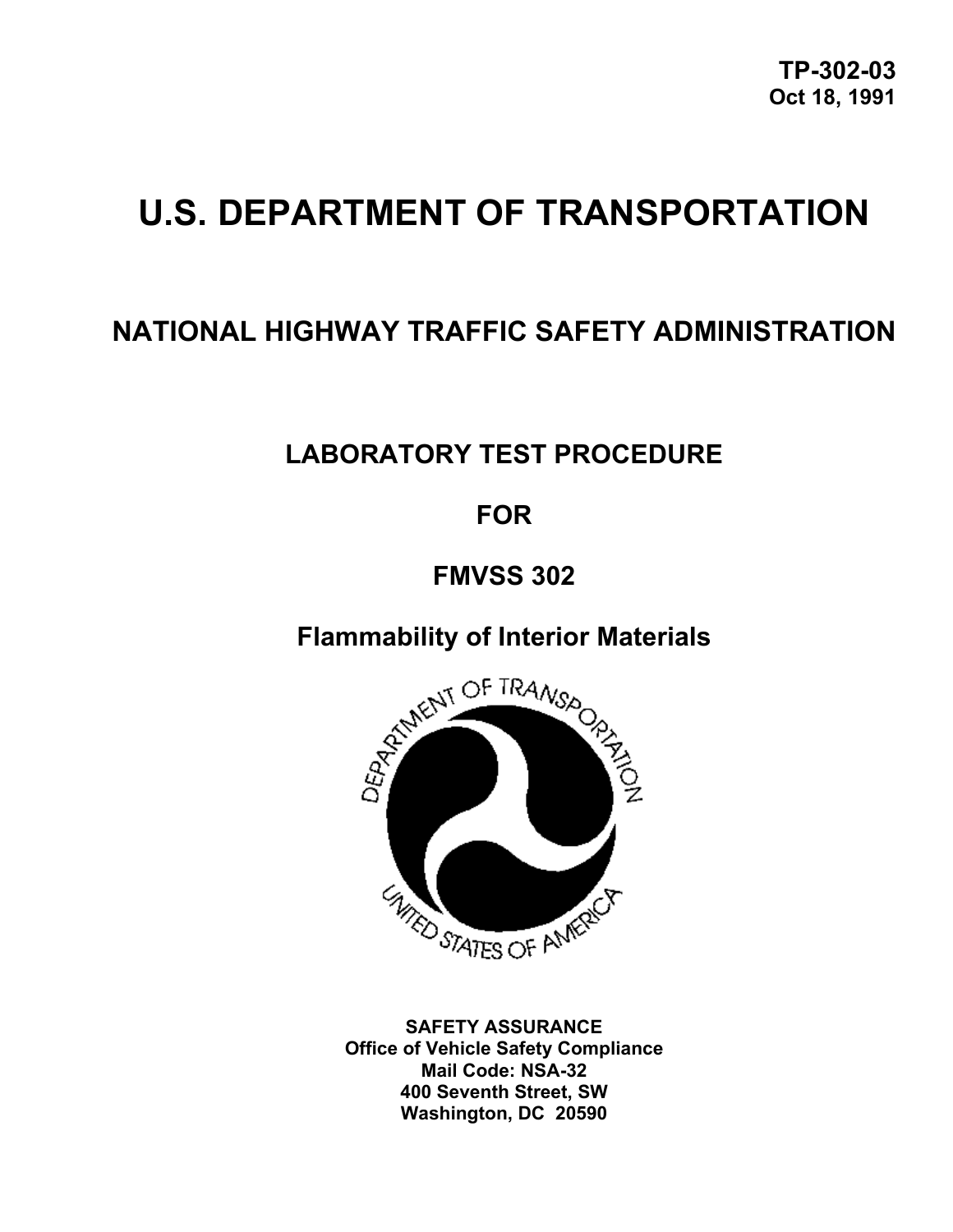# **OVSC LABORATORY TEST PROCEDURE NO. 302**

# **TABLE OF CONTENTS**

# **PAGE**

| $\mathbf{1}$ . |       |         |  |                 |  |  |
|----------------|-------|---------|--|-----------------|--|--|
| 2.             |       |         |  |                 |  |  |
| 3.             |       |         |  |                 |  |  |
| 4.             |       |         |  |                 |  |  |
| 5.             |       |         |  |                 |  |  |
| 6.             |       |         |  | 3               |  |  |
| 7 <sub>1</sub> |       |         |  | $\overline{4}$  |  |  |
| 8.             |       |         |  | 5               |  |  |
| 9.             |       |         |  | $6\phantom{1}6$ |  |  |
| 10.            |       |         |  | $\overline{7}$  |  |  |
| 11.            |       |         |  | 8               |  |  |
| 12.            |       |         |  | 10              |  |  |
| 13.            |       |         |  | 16              |  |  |
| 14.            |       |         |  | 17              |  |  |
|                | 14.1  |         |  | 17              |  |  |
|                | 14.2. |         |  | 17              |  |  |
|                | 14.3. |         |  | 17              |  |  |
|                |       | 14.3.1. |  | 17              |  |  |
|                |       | 14.3.2. |  | 18              |  |  |
|                |       | 14.3.3. |  | 18              |  |  |
|                |       | 14.3.4. |  | 24              |  |  |
| 15.            |       |         |  | 25              |  |  |
| 16.            |       |         |  | 28              |  |  |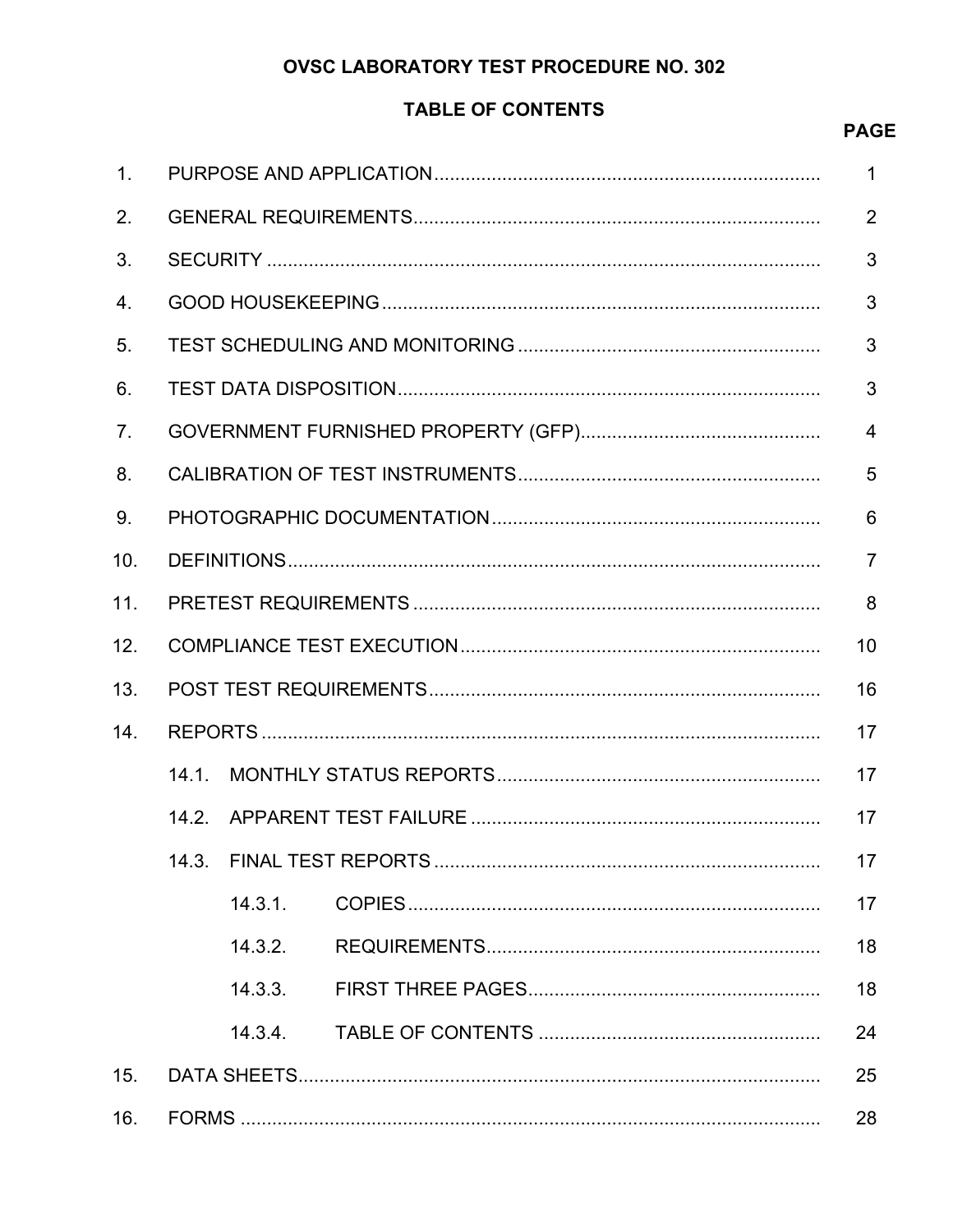#### **1. PURPOSE AND APPLICATION**

The Office of Vehicle Safety Compliance (OVSC) provides contracted laboratories with Laboratory Test Procedures (TPs) which serve as guidelines for obtaining compliance test data. The data are used to determine if a specific vehicle or item of motor vehicle equipment meets certain minimum requirements of the subject Federal Motor Vehicle Safety Standard (FMVSS). The purpose of the OVSC Laboratory Test Procedures is to present a uniform testing and data recording format, and provide suggestions for the use of specific equipment and procedures. Any contractor interpreting any part of an OVSC Laboratory Test Procedure to be in conflict with a Federal Motor Vehicle Safety Standard or observing any deficiencies in a Laboratory Test Procedure is required to advise the Contracting Officer's Technical Representative (COTR) and resolve the discrepancy prior to the start of compliance testing.

Contractors are required to submit a detailed test procedure to the COTR before initiating the compliance test program. The procedure must include a step-by-step description of the methodology to be used.

The OVSC Laboratory Test Procedures are not intended to limit or restrain a contractor from developing or utilizing any testing techniques or equipment which will assist in procuring the required compliance test data.

#### NOTE:

The OVSC Laboratory Test Procedures, prepared for use by independent laboratories under contract to conduct compliance tests for the OVSC, are not intended to limit the requirements of the applicable FMVSS(s). In some cases, the OVSC Laboratory Test Procedures do not include all of the various FMVSS minimum requirements. Sometimes, recognizing applicable test tolerances, the Test Procedures specify test conditions which are less severe than the minimum requirements of the standards themselves. Therefore, compliance of a vehicle or item of motor vehicle equipment is not necessarily guaranteed if the manufacturer limits its certification tests to those described in the OVSC Laboratory Test Procedures.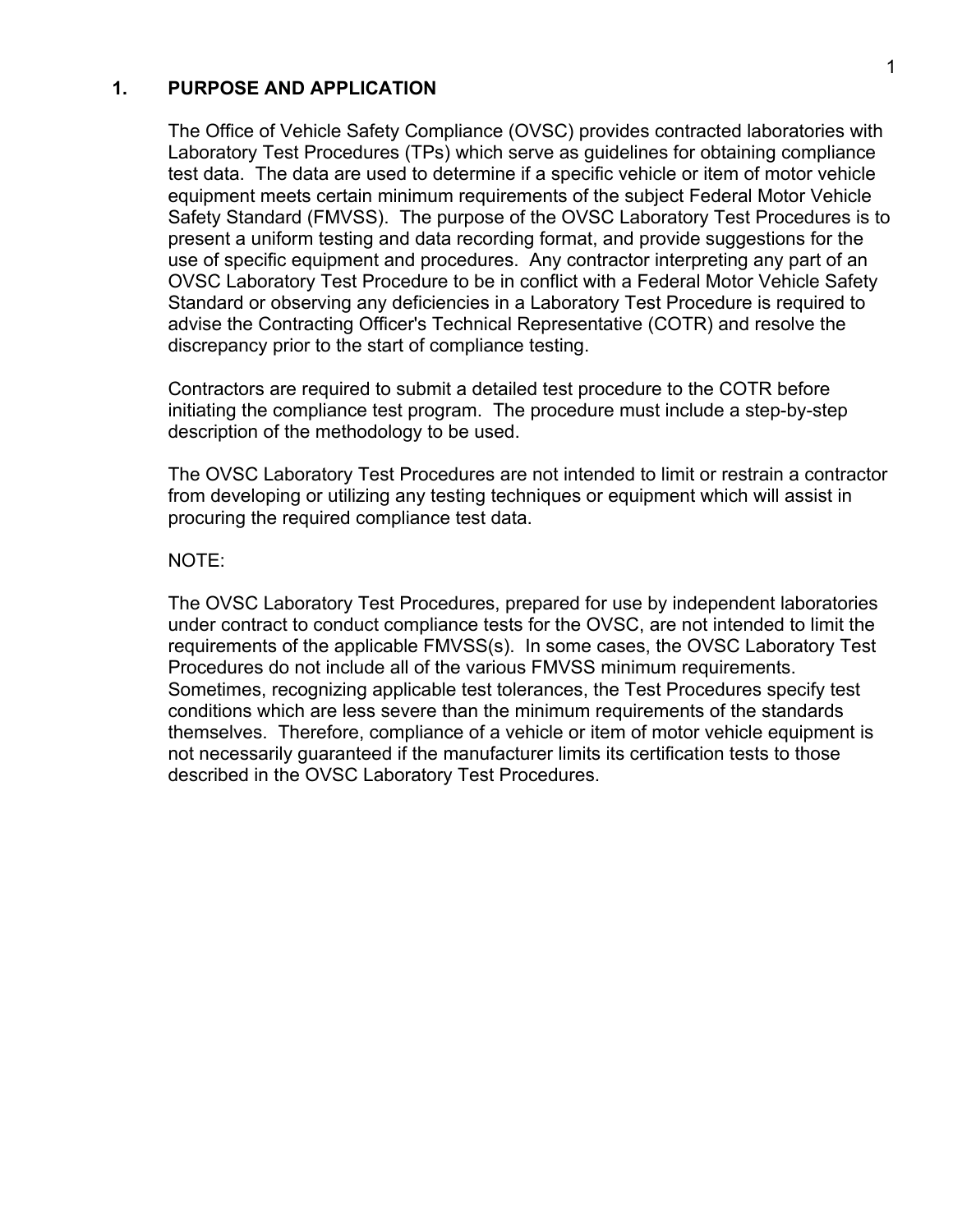#### **2. GENERAL REQUIREMENTS**

Federal Motor Vehicle Safety Standard (FMVSS) No. 302, "Flammability of Interior Materials," specifies burn resistance requirements for materials used in the occupant compartments of motor vehicles.

The purpose of this standard is to reduce the deaths and injuries to motor vehicle occupants caused by vehicle fires, especially those originating in the interior of the vehicle from sources such as matches or cigarettes. The standard applies to passenger cars, multipurpose passenger vehicles (MPVs), trucks, and buses.

The following components of vehicle occupant compartments shall meet the requirements of the standard. Any portion of a single or composite material which is within 0.5 inches of the occupant compartment air space shall meet the requirements of the standard.

 Seat cushions Seat backs Seat belts **Headlining**  Convertible tops Arm rests Trim panels Compartment shelves Head restraints Floor coverings Sun visors **Curtains**  Shades Wheel housing covers Engine compartment covers Mattress covers Instrument panel padding Other material designed to absorb crash energy

Material shall not burn, nor transmit a flame front across its surface, at a rate of more than 4 inches per minute. However, the requirement concerning transmission of a flame front shall not apply to a surface created by the cutting of a test specimen for purposes of testing. If a material stops burning before it has burned for 1 minute from the start of timing, and has not burned more than 2 inches from the point where timing was started, it shall be considered to meet the burn-rate requirement of the standard.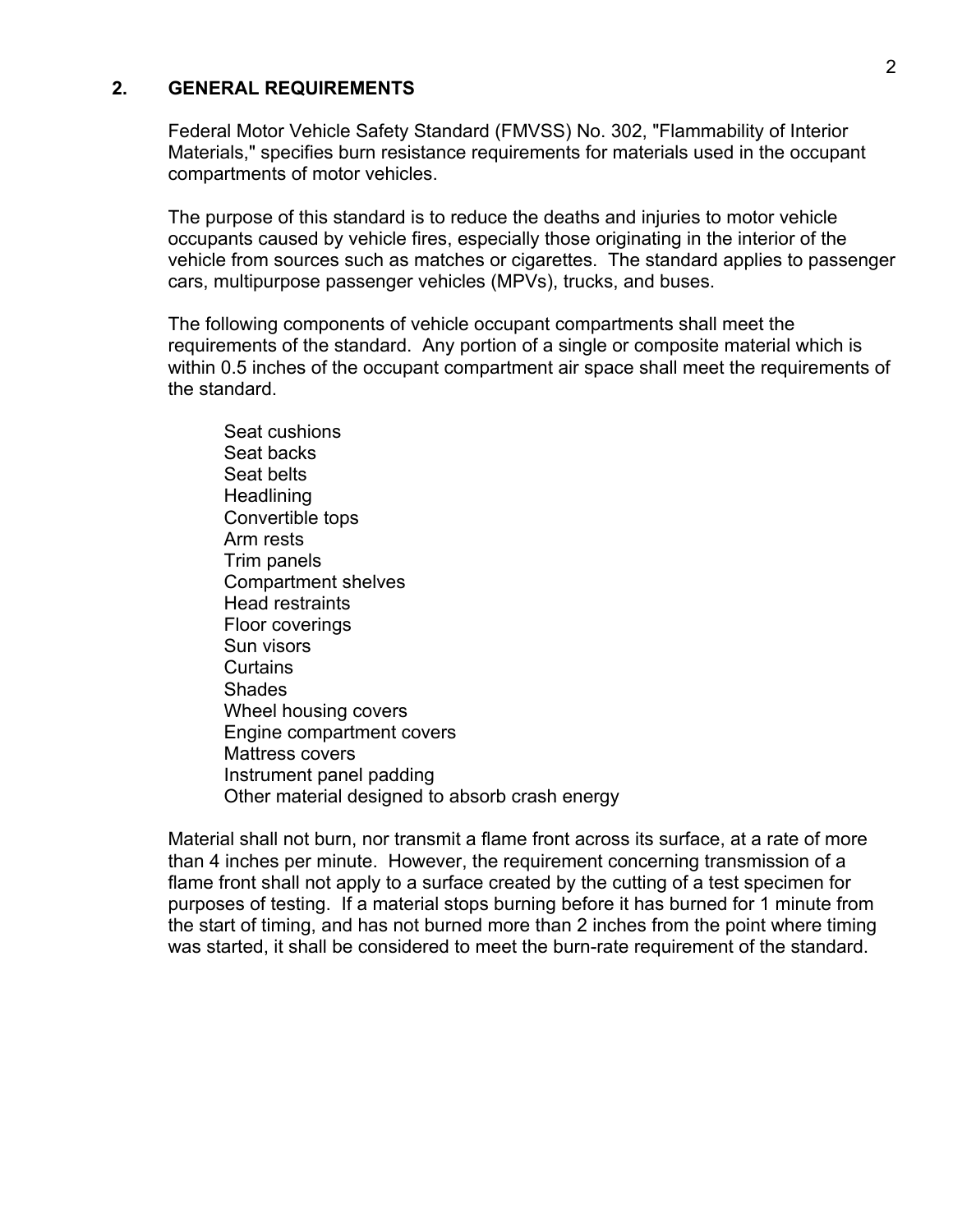#### **3. SECURITY**

The contractor shall provide appropriate security measures to protect the OVSC test specimens from unauthorized personnel during the entire compliance testing program. The contractor is financially responsible for any acts of theft which occur during the storage of test specimens. Any security problems which arise shall be reported by telephone to the Industrial Property Manager (IPM), Office of Contracts and Procurement, within two working days after the incident. A letter containing specific details of the security problem will be sent to the IPM (with copy to the COTR) within 48 hours.

The contractor shall protect and segregate the data that evolves from compliance testing before and after each test. No information concerning the safety compliance testing program shall be released to anyone except the COTR, unless specifically authorized by the COTR or the COTR's Branch Chief or Division Chief.

#### **NO INDIVIDUALS, OTHER THAN CONTRACTOR PERSONNEL, SHALL BE ALLOWED TO WITNESS ANY COMPLIANCE TEST UNLESS SPECIFICALLY AUTHORIZED BY THE COTR.**

#### **4. GOOD HOUSEKEEPING**

Contractors shall maintain the entire compliance testing area, test fixtures and instrumentation in a neat and clean condition with test instruments arranged in an orderly manner consistent with good test laboratory housekeeping practices.

#### **5. TEST SCHEDULING AND MONITORING**

The contractor shall submit a test schedule to the COTR prior to conducting the first compliance test. Tests shall be completed as required in the contract. All compliance testing shall be coordinated with the COTR in order to allow monitoring by the COTR or other OVSC personnel.

#### **6. TEST DATA DISPOSITION**

The contractor shall make all preliminary compliance test data available to OVSC within four hours after the test, if requested. Final test data, including digital printouts and computer generated plots (if applicable), shall be furnished to the COTR in accordance with the contract schedule.

All backup data sheets, strip charts, recordings, plots, technician's notes etc., shall be retained by the contractor for a minimum of three years after conclusion of each delivery order, purchase order, etc. The COTR shall direct final disposition at that time.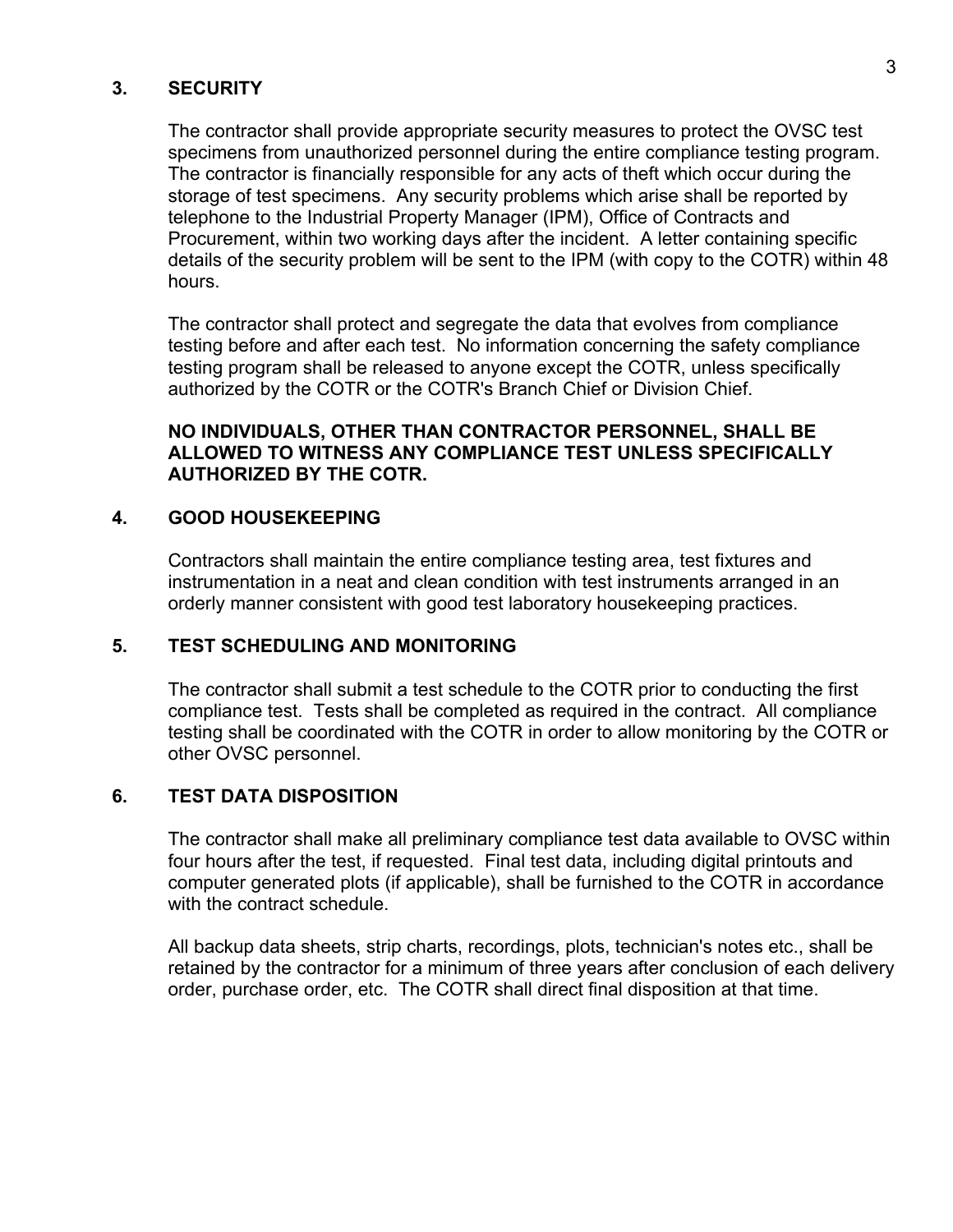## **7. GOVERNMENT FURNISHED PROPERTY (GFP)**

#### TEST SAMPLE IDENTIFICATION AND STORAGE

Upon receipt at the laboratory, the items to be tested shall be assigned laboratory serial numbers and shall also be tagged with the vehicle model year, make and model, location (in vehicle), and sample name and function.

Example:

199X XYZ SafeRider, left rear door panel

An inventory shall be made of the number, name and condition of samples received.

The test samples shall be stored in a dry, clean, dust free area specifically designated by the Laboratory Project Manager.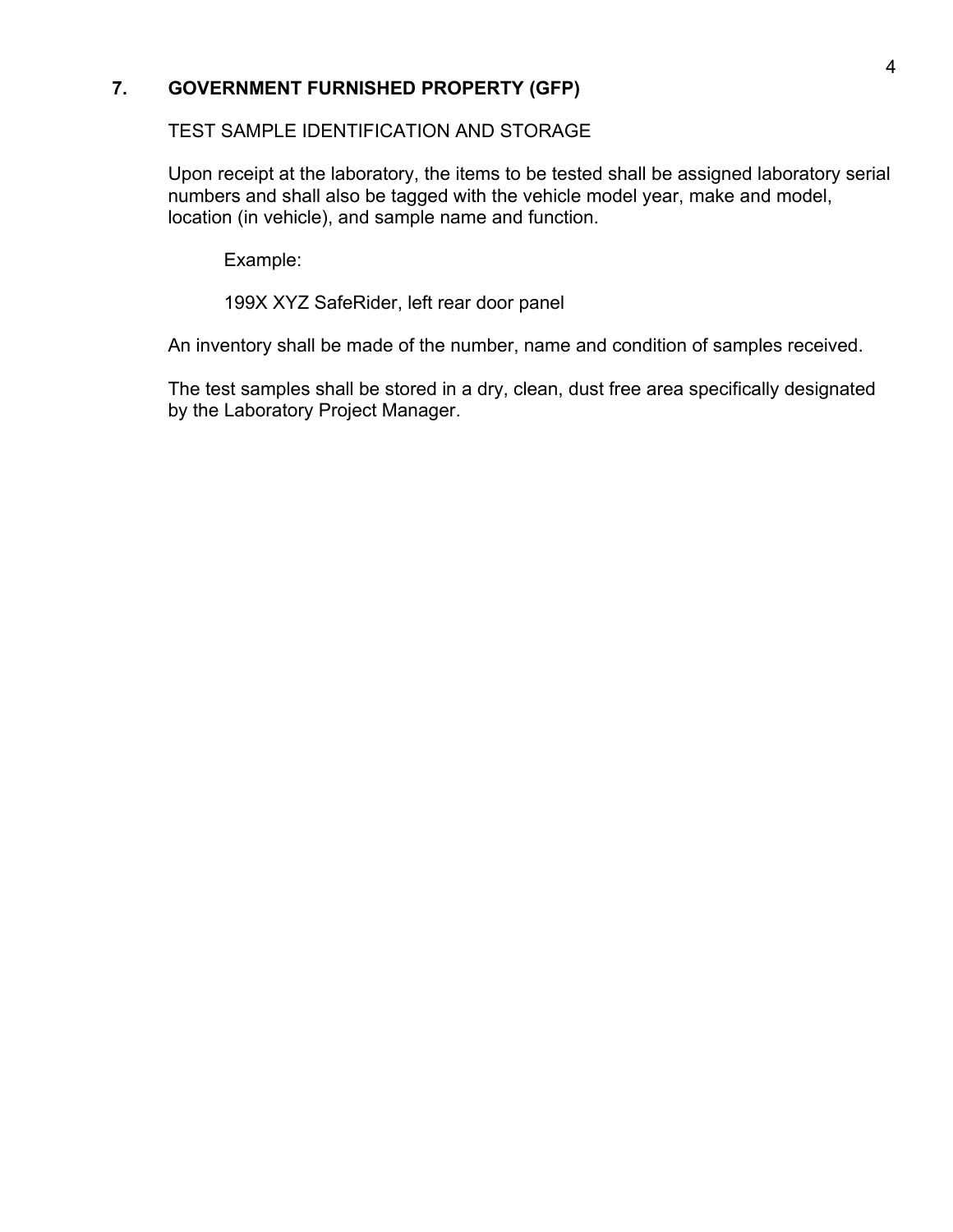#### **8. CALIBRATION OF TEST INSTRUMENTS**

Before the contractor initiates the safety compliance test program, a test instrumentation calibration system will be implemented and maintained in accordance with established calibration practices. Guidelines for setting up and maintaining such calibration systems are described in MIL-C-45662A, "Calibration System Requirements". The calibration system shall be set up and maintained as follows:

- A. Standards for calibrating the measuring and test equipment shall be stored and used under appropriate environmental conditions to assure their accuracy and stability.
- B. All measuring instruments and standards shall be calibrated by the contractor, or a commercial facility, against a higher order standard at periodic intervals NOT TO EXCEED TWELVE (12) MONTHS except for static types of measuring devices such as rulers, weights, etc., which shall be calibrated at periodic intervals not to exceed two years. Records, showing the calibration traceability to the National Institute of Standards and Technology (NIST), shall be maintained for all measuring and test equipment.
- C. All measuring and test equipment and measuring standards will be labeled with the following information:
	- (1) Date of calibration
	- (2) Date of next scheduled calibration
- D. A written calibration procedure shall be provided by the contractor which includes as a minimum the following information for all measurement and test equipment unless the calibration is performed by a licensed commercial facility.
	- (1) Type of equipment, manufacturer, model number, etc.
	- (2) Measurement range
	- (3) Accuracy
	- (4) Calibration interval
	- (5) Type of standard used to calibrate the equipment (calibration traceability of the standard must be evident)
- E. Records of calibration for all test instrumentation shall be kept by the contractor in a manner which assures the maintenance of established calibration schedules. All such records shall be readily available for inspection when requested by the COTR. The calibration system will need the acceptance of the COTR before the test program commences.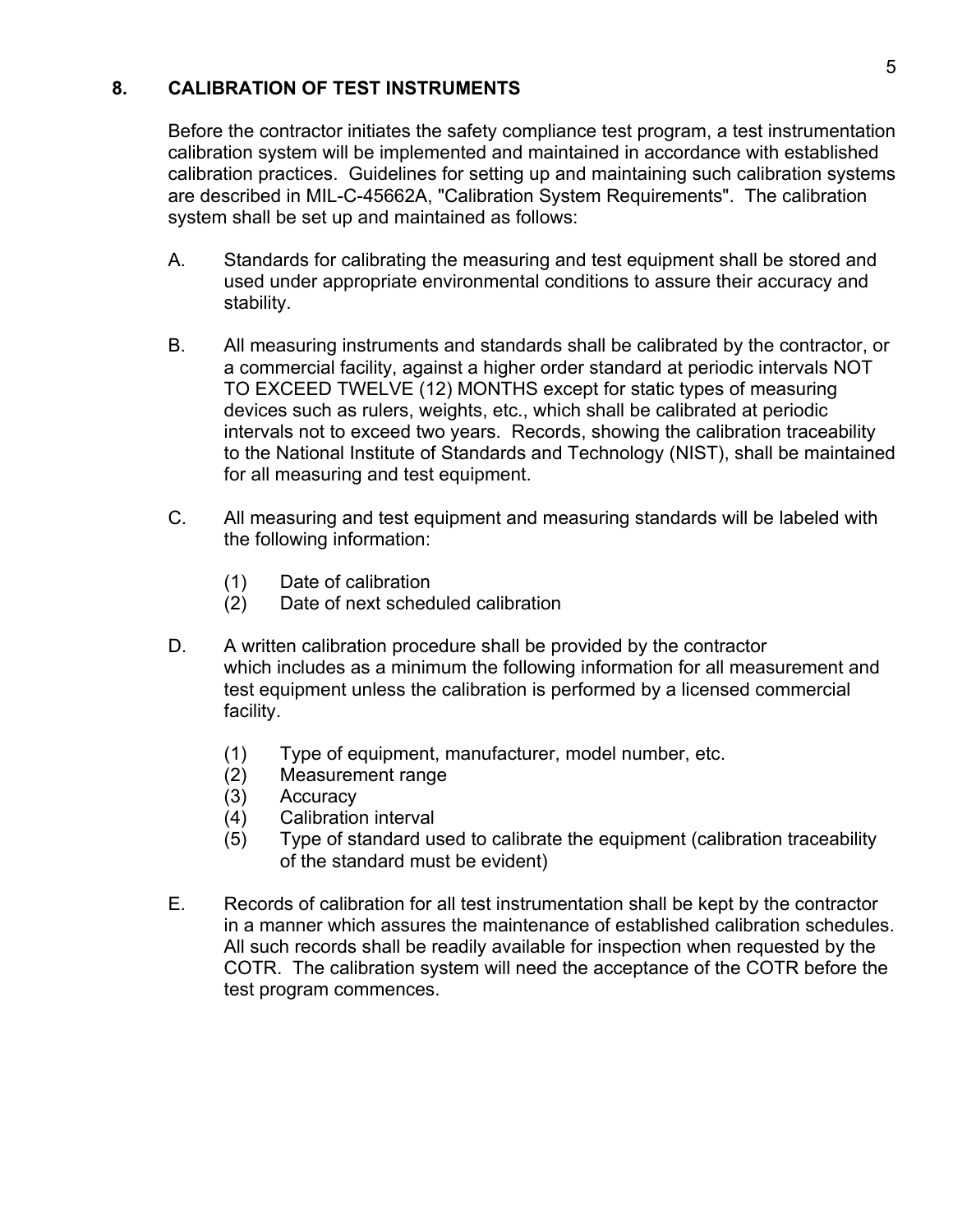# **9. PHOTOGRAPHIC DOCUMENTATION**

Each final test report shall include a glossy black and white or color (minimum size of 4 inches by 6 inches) photograph of a typical test setup properly focused for a clear image.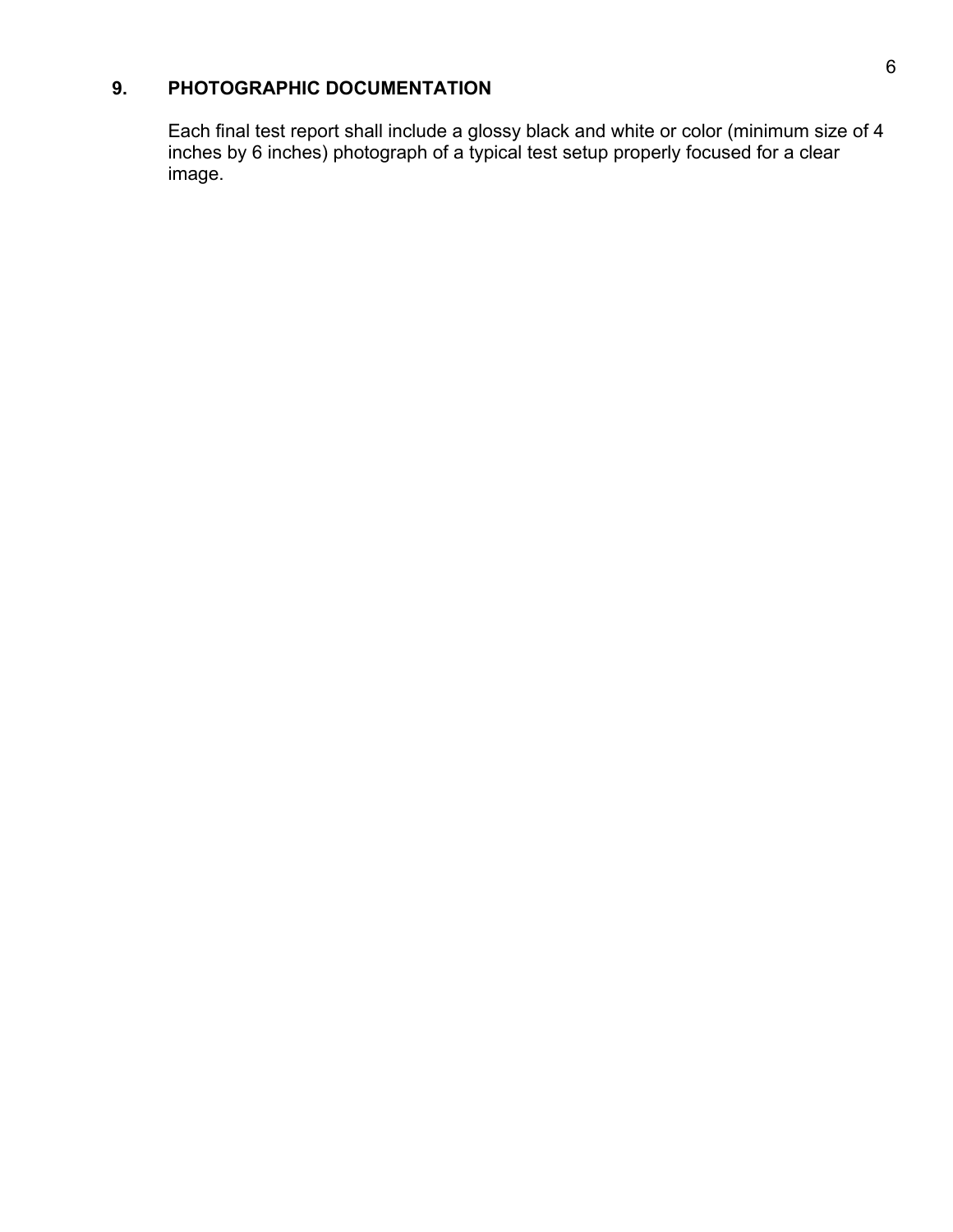# **10. DEFINITIONS**

# **OCCUPANT COMPARTMENT AIR SPACE**

The space within the occupant compartment that normally contains refreshable air.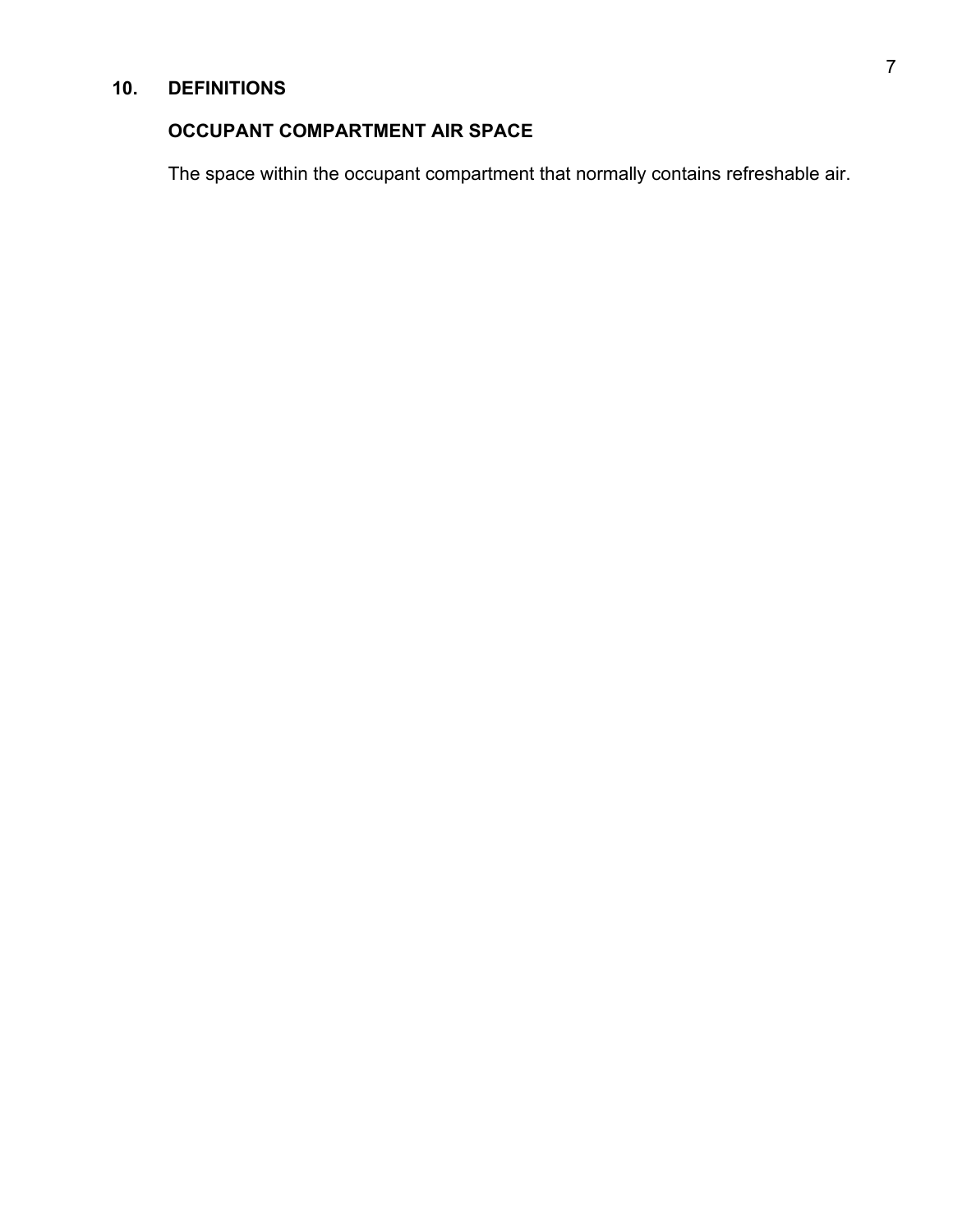#### **11. PRETEST REQUIREMENTS**

#### IN-HOUSE TEST PROCEDURE

Prior to conducting any compliance test, contractors are required to submit a detailed in-house compliance test procedure to the COTR which includes a step-by-step description of the methodology to be used. Written approval must be obtained from the COTR before initiating the compliance test program so that all parties are in agreement.

#### TEST DATA LOSS

A compliance test is not to be conducted unless all of the various test conditions specified in this OVSC Laboratory Test Procedure have been met. Failure of a contractor to obtain the required test data and to maintain acceptable limits on test parameters in the manner outlined in this OVSC Laboratory Test Procedure shall require a retest at the expense of the contractor.

#### TEST CONDITIONS

Unless otherwise specified all tests and measurements shall be conducted under the following environmental conditions.

| Temperature                 | $70^\circ$ F ± 10 $^\circ$ F |
|-----------------------------|------------------------------|
| <b>Relative Humidity</b>    | 50%, + 10%, - 0% R.H.        |
| <b>Atmospheric Pressure</b> | 28 to 32 inches of mercury   |

Continuous recording of environmental temperature and relative humidity of the test area shall be available during all tests.

TEST PERSONNEL PERFORMANCE

Personnel supervising and/or performing the compliance test program shall be thoroughly familiar with the requirements, test conditions, and equipment for the test to be conducted.

#### RECORDING OF TEST DATA

Environmental data shall be recorded on permanent strip charts, circular recording charts, or other acceptable print-out media.

Test data shall be recorded on standard forms specifically prepared for this purpose such as that shown in Attachment I.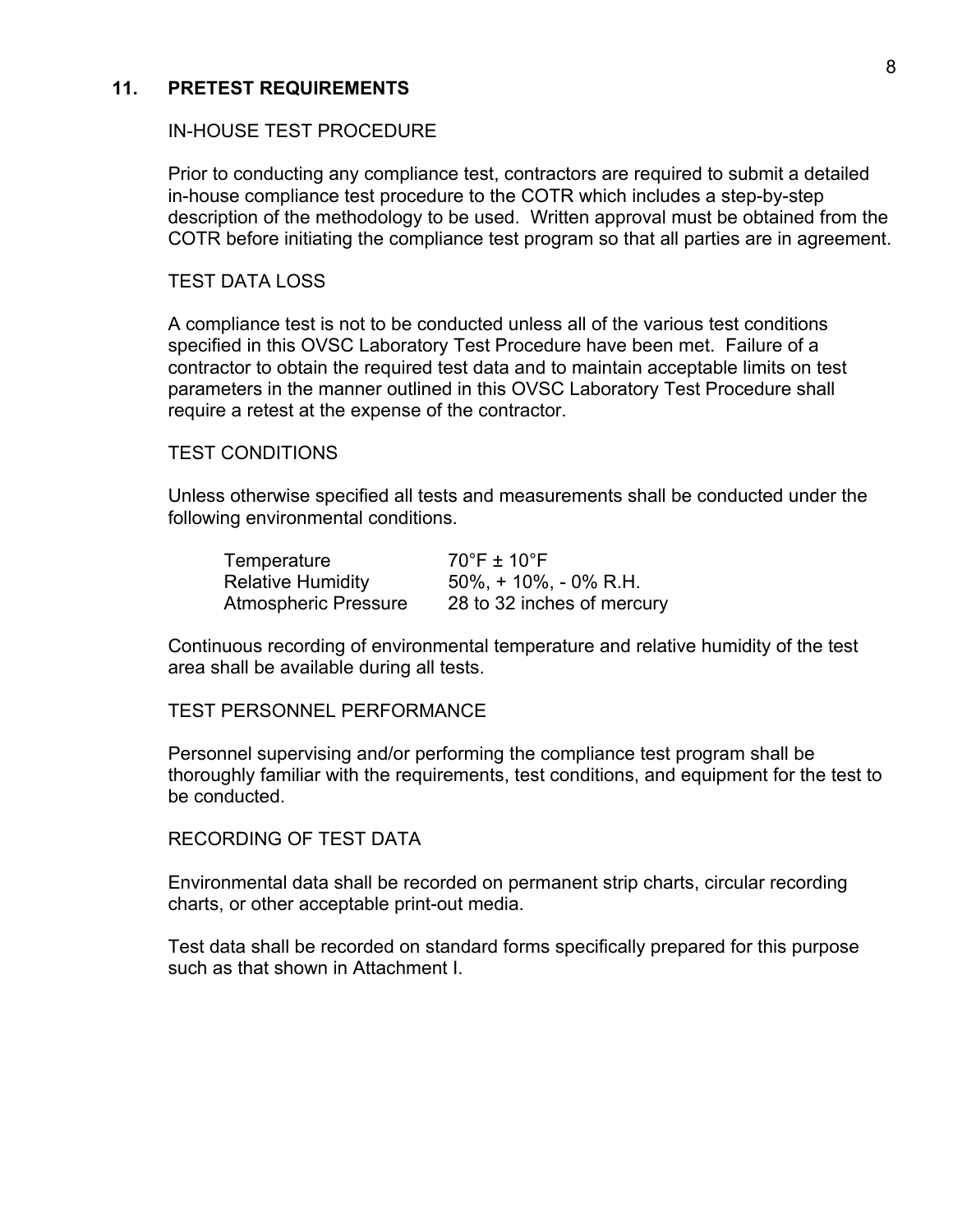#### **11. PRETEST REQUIREMENTS....Continued**

The following are required entries for all samples.

- A. Vehicle Model Year, Make, and Model (such as 1992 XYZ SafeRider)
- B. Sample Name or Function (such as instrument panel pad, front seat cushion cover, driver's door trim panel, etc.)
- C. Sample Orientation The direction of flame travel (burn direction described as either longitudinal (i.e. parallel to the vehicle longitudinal centerline when normally installed in the vehicle) or transverse (perpendicular to the vehicle longitudinal centerline when normally installed in the vehicle).
- D. Sample Dimensions Length, width, height, and shape if other than flat.
- E. Date Tested
- F. Sample Compositions Descriptive statement to include, color, type of material, and composite distribution (if sample is of composite construction).
- G. Burn Distance Distance flame traveled in inches measured as follows.

 Begin timing when the flame front of the burning specimen reaches a point 1.5 inches from the open end of the specimen.

 Measure the time that it takes the flame to progress to a point 1.5 inches from the clamped end of the specimen. If the flame does not reach the specified end point, time its progress to the point where flaming stops or at the end of 5 minutes.

- H. Burn Time Record flame progress as described above.
- I. Burn Rate Calculate the burn rate from the formula shown below.

 $B = 60 \times (D/T)$ 

| Where: | $D =$ | $B =$ burn rate in inches per minute<br>length the flame travels in inches from the start to the<br>stopping point<br>$T =$ time in seconds for the flame to travel D inches |
|--------|-------|------------------------------------------------------------------------------------------------------------------------------------------------------------------------------|
|        |       |                                                                                                                                                                              |
|        |       |                                                                                                                                                                              |

 J. The outcome of the test shall be indicated on the data sheet as either PASS (P) or FAIL (F)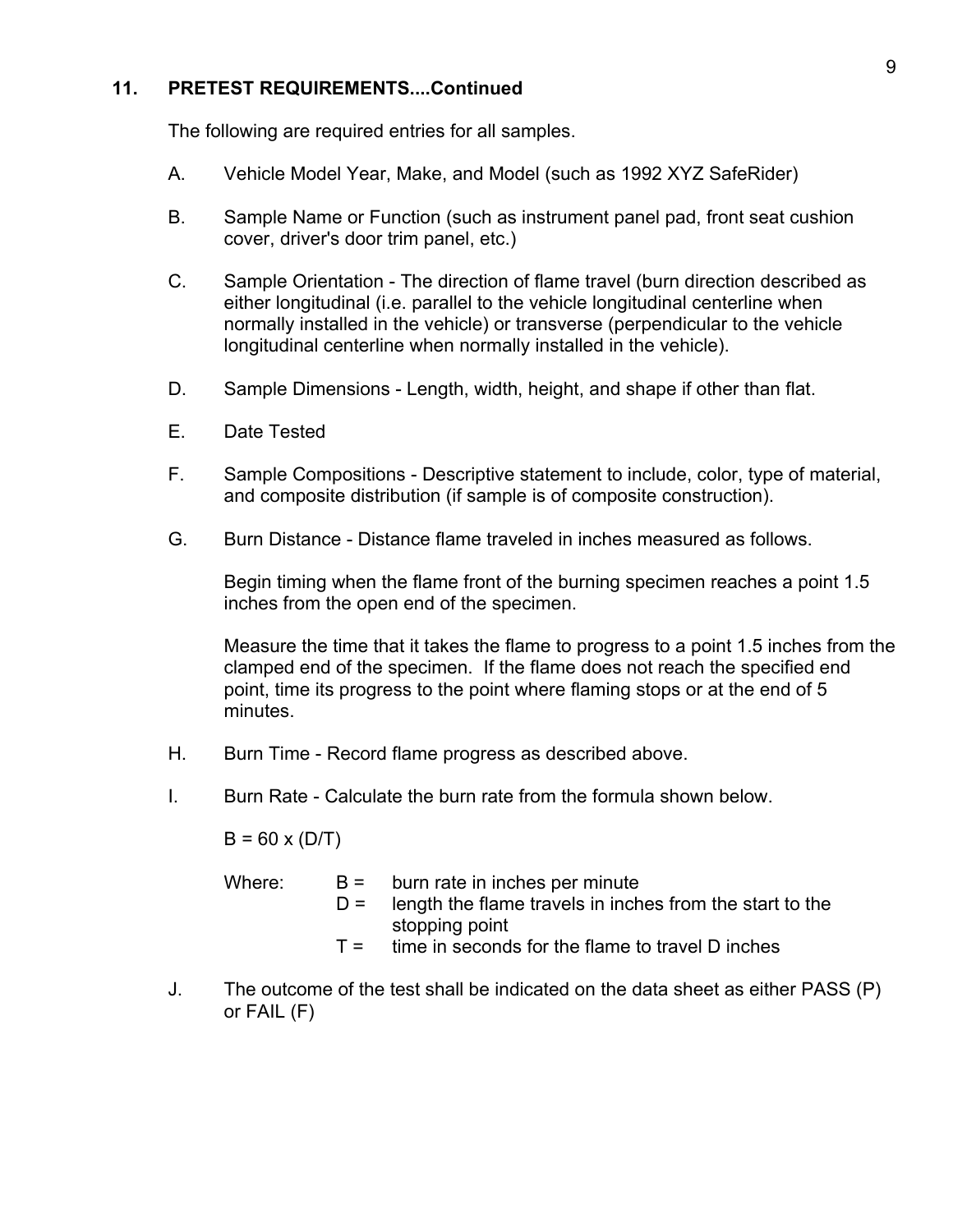## **12. COMPLIANCE TEST EXECUTION**

#### TEST REQUIREMENTS

For the purpose of compliance testing, the following interpretations of FMVSS 302 are provided below. The applicable paragraph of FMVSS 302 is referenced in each case.

#### REQUIREMENTS OF PARAGRAPH S4.1

The following components of vehicle interior material shall meet the requirements of paragraph S4.3:

- A. Seat cushions (upholstery and padding)
- B. Seat backs (upholstery and padding)
- C. Seat belts, including protective boots etc.
- D. Headlining
- E. Convertible top
- F. Arm rests
- G. Trim panels (door, front, rear, side)
- H. Compartment shelves
- I. Head restraints
- J. Floor coverings
- K. Sun visors
- L. Curtains
- M. Shades
- N. Wheel housing covers
- O. Steering wheel covers
- P. Mattress covers and padding
- Q. Instrument panel crash pads
- R. Crash deployed elements
- S. Any other materials found in the vehicle occupant compartment designed to absorb crash energy

#### REQUIREMENTS OF PARAGRAPH S4.2

The portions of the above components which shall meet the requirements are as described in paragraph S4.2 with the following exception:

Materials which are bonded or mechanically attached to metal structural members may be separated from the metal structures prior to testing.

Example: Instrument panel crash pad material bonded to steel instrument panel board frame.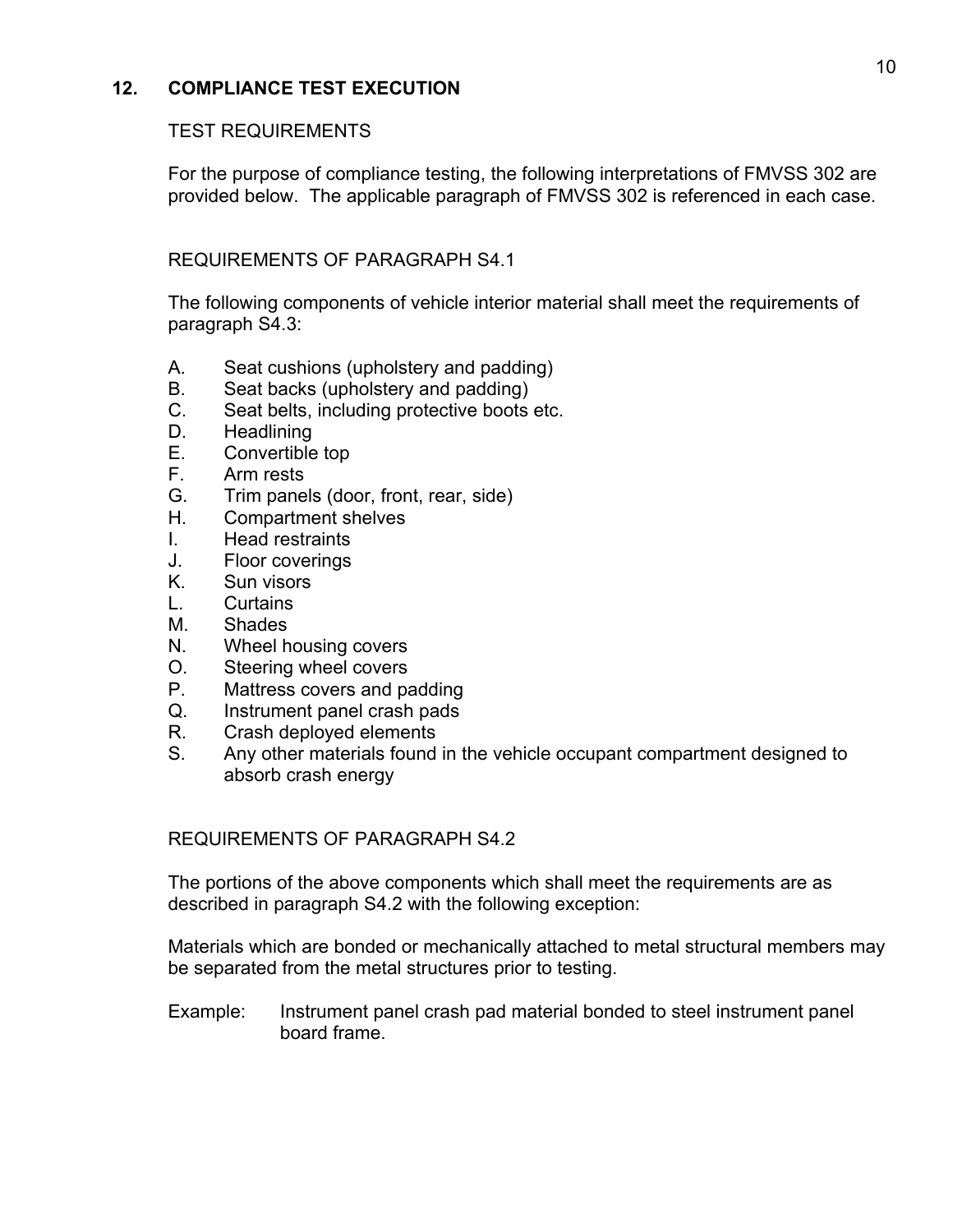#### **12. COMPLIANCE TEST EXECUTION....Continued**

#### REQUIREMENTS OF PARAGRAPH S4.3

The materials described in paragraphs S4.1 and S4.2 shall meet the requirements of paragraph S4.3 with the following exception:

When testing materials with a loose, fibrous texture, a phenomenon, which shall be described as "surface flash", may occur. This is characterized be a rapidly advancing flame front across the surface of the test sample supported by combustion of a relatively small amount of loose, protruding surface fibers.

If encountered, this situation shall be noted on the data sheet, but shall not constitute a noncompliance if the surface exhibiting flash is an artificial surface caused by the cutting of the sample. The Contracting Officer's Technical Representative (COTR) must be contacted under any other conditions.

#### TEST CONDITIONS

The test shall be conducted in a metal cabinet as shown in Figure 1.

Prior to testing, each specimen is to be maintained, for a minimum of 24 hours, at the environmental conditions detailed previously in this procedure. Each specimen will then be tested under those conditions.

For the purposes of test, the specimen is inserted between 2 matching U-shaped frames of metal stock configured as shown in Figure 2.

Provision shall be made for installations of thin heat resistant wires (at one inch intervals) to support specimens which may tend to soften and bend at the flaming end or which are less than 2 inches in width.

A suitable stand stall be employed to hold the U-shaped frames during testing.

A bunsen burner with a tube of 0.375 inches inside diameter shall be used. The gas adjusting valve is set to provide a flame, with the tube vertical, of 1.5 inches in height. The air inlet to the burner is closed.

The gas supplied to the burner shall have a flame temperature nominally equal to that of natural gas.

Each specimen of material to be tested shall be a rectangle 4 inches wide by 14 inches long, wherever possible. The thickness of the specimen is that of the single or composite material used in the vehicle, except that if the material's thickness exceeds 0.5 inch, the specimen is cut down to that thickness measured from the surface of the specimen closest to the occupant compartment air space. Where it is not possible to obtain a flat specimen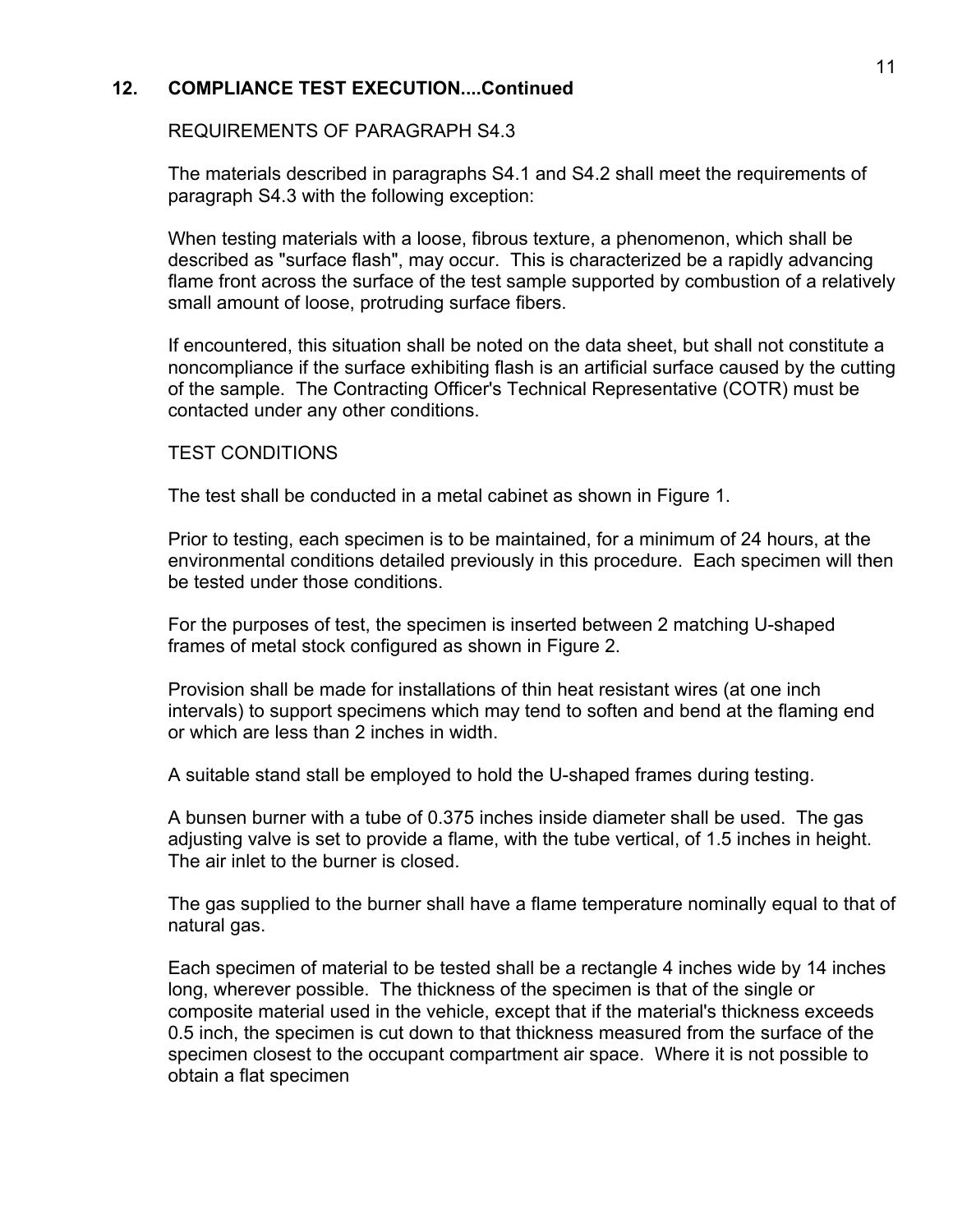# **BURN TEST CABINET**

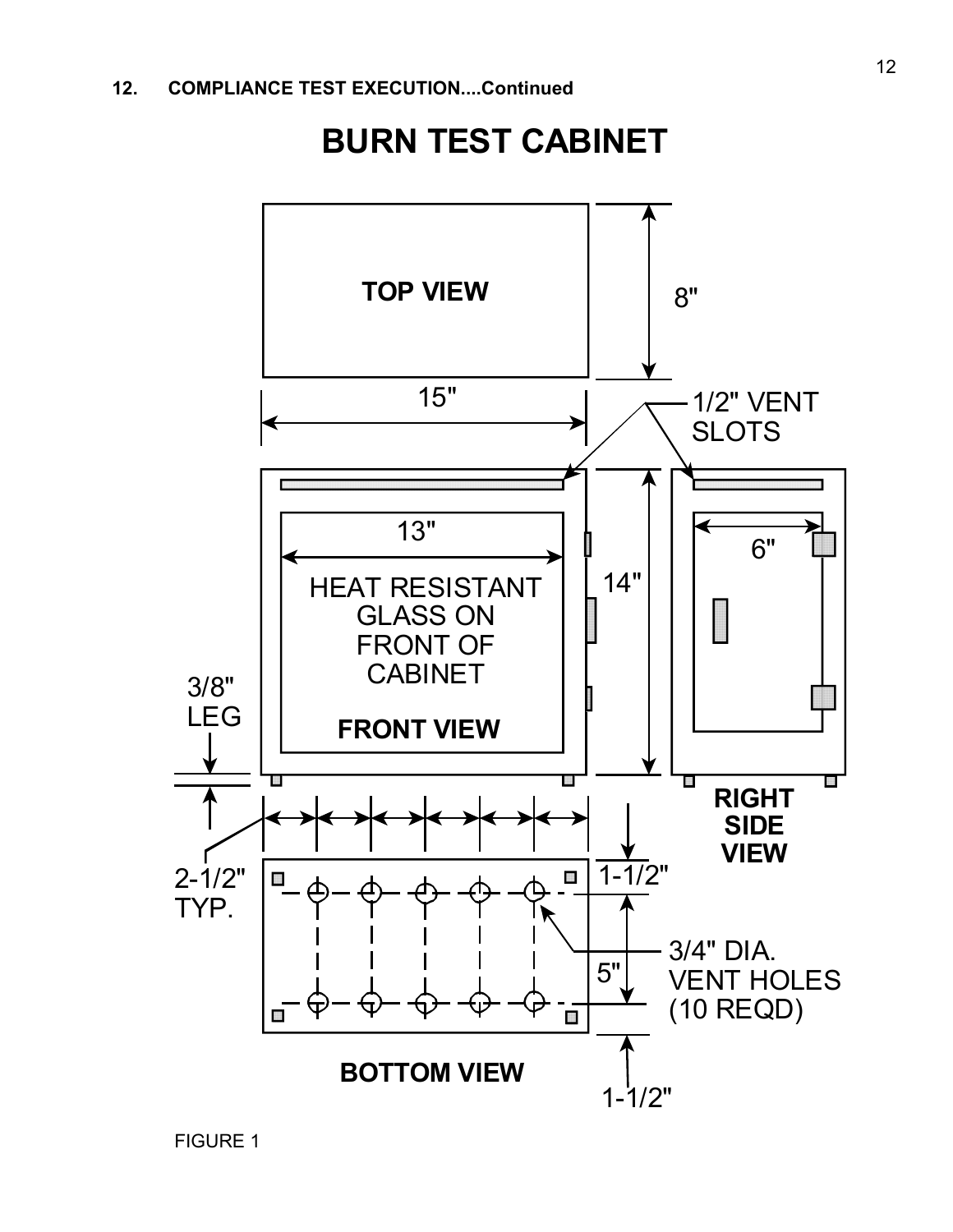#### **12. COMPLIANCE TEST EXECUTION....Continued**

# **SPECIMEN SUPPORT FRAMES**



**FRONT VIEW**

# NOTE: U-FRAME STAND SHALL SUPPORT MATCHING U-FRAMES 6-1/2" ABOVE BOTTOM OF CABINET

FIGURE 2

because of surface curvature, the specimen is cut to not more than 0.5 inch in thickness at any point. The maximum available length or width of a specimen is used where either dimension is less than 14 inches or 4 inches, respectively, unless surrogate testing is allowed by the COTR.

Typical test samples are shown in Figure 3.

PREPARATION OF SPECIMENS

Materials determined to have directional effects shall be oriented so as to produce the most unfavorable results. The sample should be oriented so that surface closest to the occupant compartment air space should face downward in the fixture (toward the flame).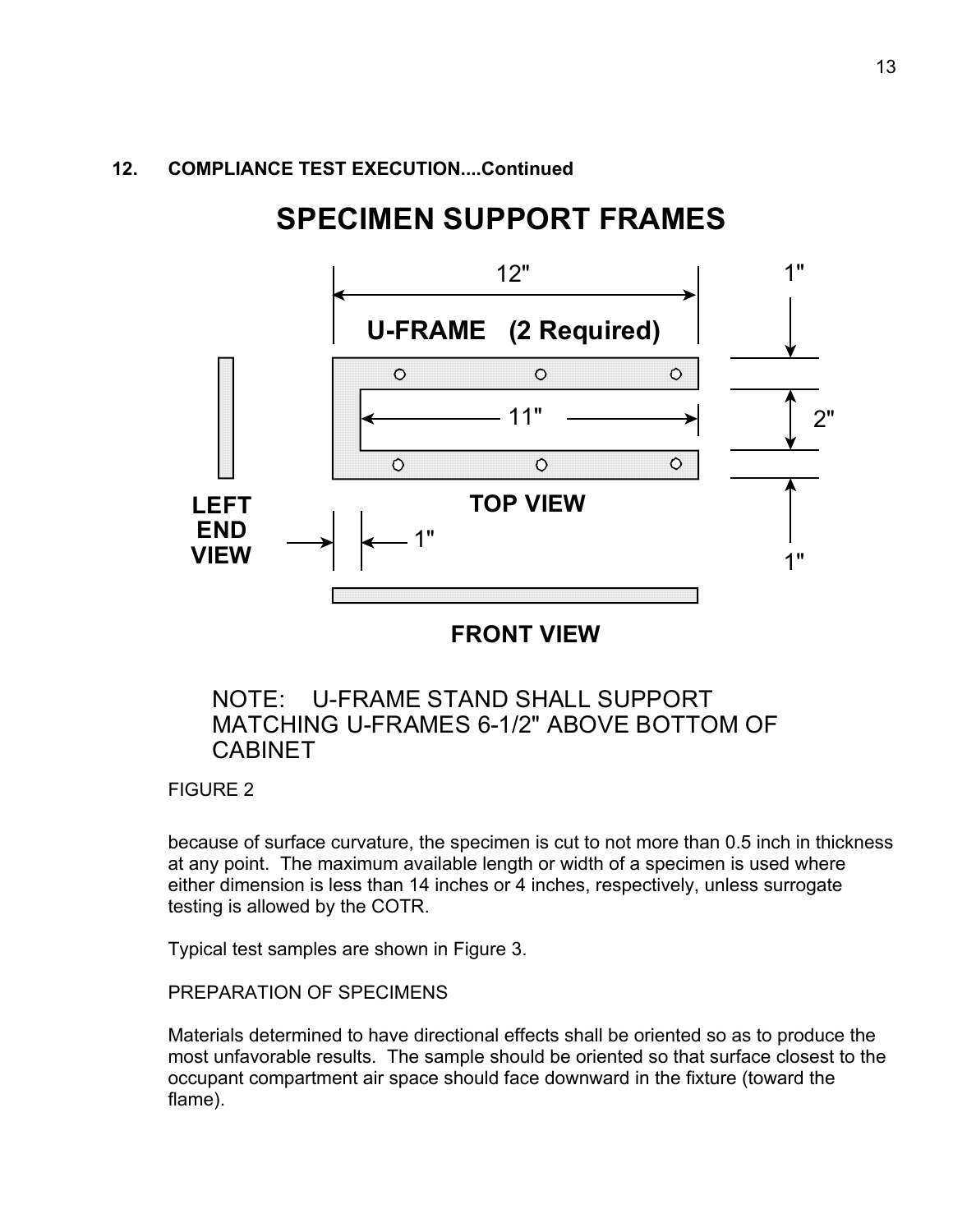Verify that materials with napped or tufted surfaces have been combed twice against the nap. Materials with a tight fiber loop construction, such as some vehicle carpets need not be combed.

# **12. COMPLIANCE TEST EXECUTION....Continued**

# **TYPICAL TEST SAMPLE**

# FRONT VIEW RIGHT SIDE VIEW  $\left|\left| \begin{array}{c} 14^{\circ} \\ \hline \end{array} \right|\right| \left| \begin{array}{c} 1/2^{\circ} \\ \hline \end{array} \right|$  MAX. 4" TOP VIEW

# **COMPOSITE AND NON-COMPOSITE SAMPLES**

FIGURE 3

## TEST PROCEDURE

A. Install test specimen in "U" shaped frames exterior side down.

Heat resistant wire may be installed in the lower frame for additional support if bending or curling of the specimen during test is anticipated or if the specimen is less than 2 inches wide.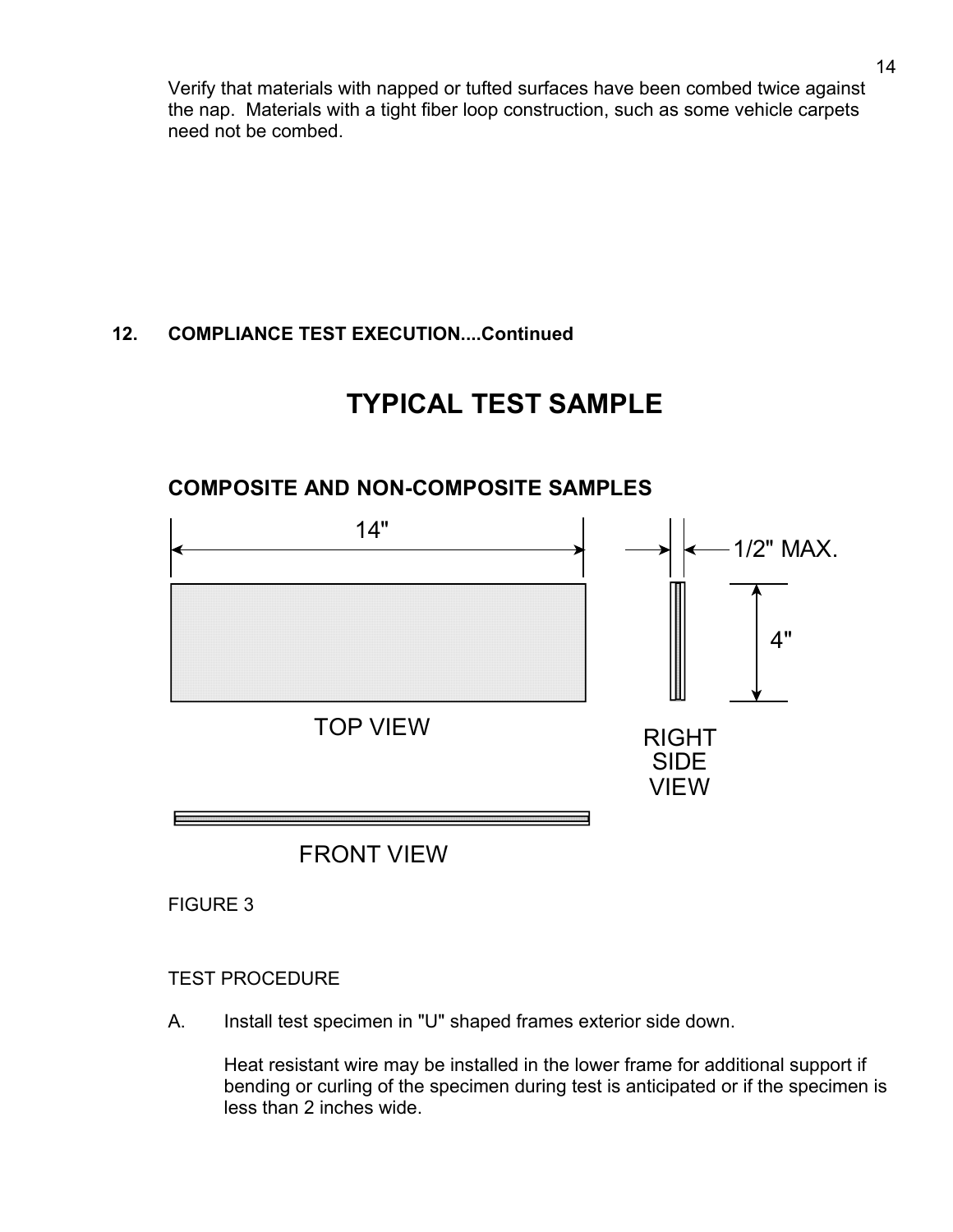- B. Place specimen and frame assembly in the stand inside the burn box with the specimen free end nearest to the door.
- C. Turn on the gas supply and ignite the bunsen burner. Adjust the burner valve for a flame height of 1.5 inches.
- D. Position the top of the bunsen burner tube so that it is 0.75 inches below the center of the free end of the specimen.
- E. Expose the specimen to the burner flame for 15 seconds, + 0, -1. Turn off gas supply to burner and reset timer to zero.

## **12. COMPLIANCE TEST EXECUTION....Continued**

- F. Begin timing flame progression when the flame from the burning specimen reaches a point 1.5 inches from the free end of the specimen. (Use the forward most point of visible flame as a reference point).
- G. Record the time it takes the flame to progress to a point 1.5 inches from he clamped end of the specimen. If the flame does not reach the specified end point, time its progress to the point where flaming stops, (if an extremely slow burning specimen is encountered the test may be aborted 5 minutes after the start of timing).
- H. Calculate the burn rate from the following formula.

 $B = 60 \times (D/T)$ 

| Where: | $B =$ Burn rate in inches per minute               |
|--------|----------------------------------------------------|
|        | $D =$ length flame traveled in inches              |
|        | $T =$ Time in seconds for flame to travel D inches |

SAFETY CONSIDERATIONS

A means of extinguishing flaming specimens shall be available during all tests. A standard  $CO<sub>2</sub>$  type fire extinguisher may be used for this purpose.

If should be noted that certain samples may produce noxious gases during combustion. For this reason it is strongly suggested that these tests be conducted under a fume hood or similar facility. Air turbulence around the burn cabinet (produced by the exhaust system) must be low level and MUST NOT, IN ANYWAY, EFFECT THE OUTCOME OF A TEST.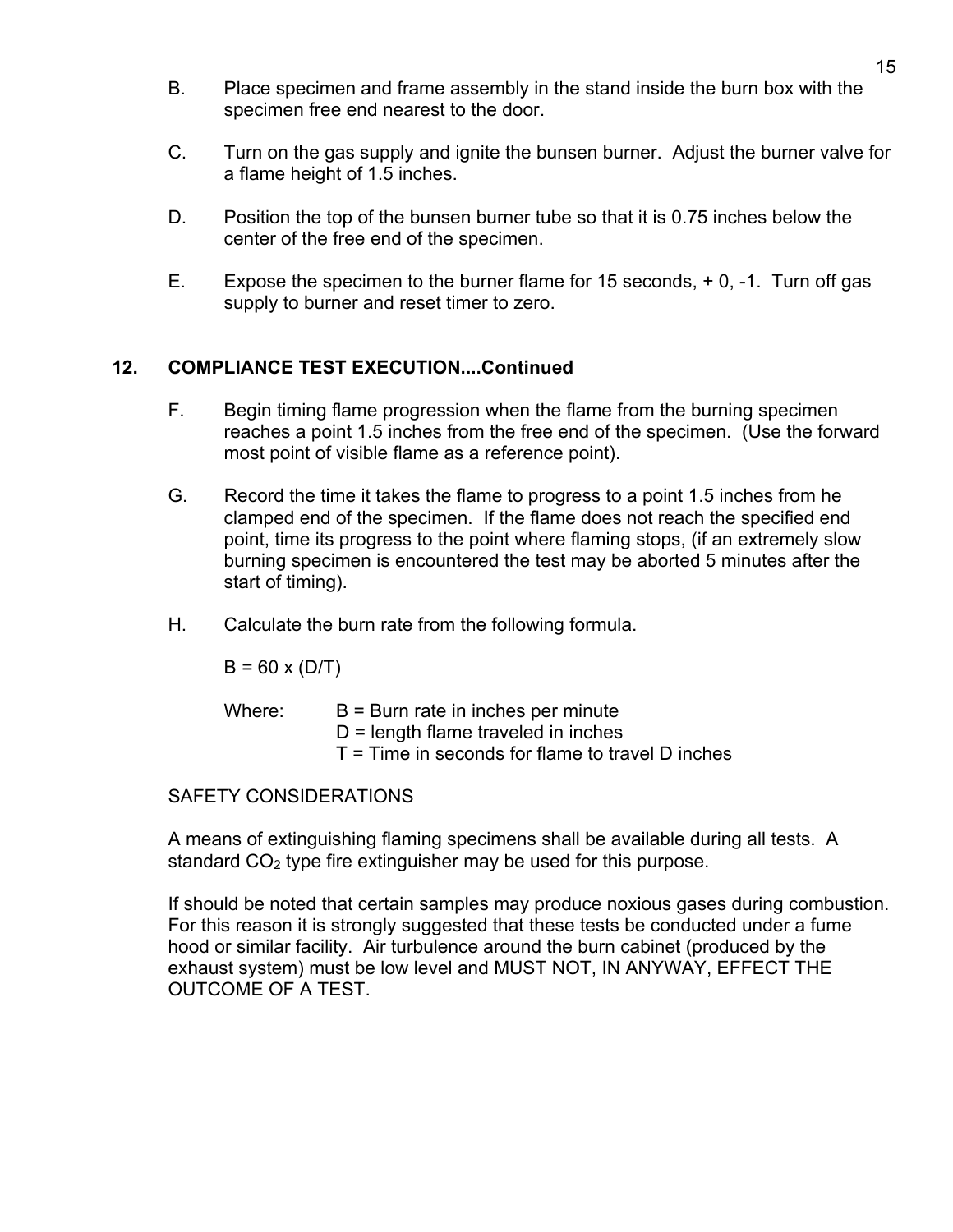# **13. POST TEST REQUIREMENTS**

The contractor shall re-verify all instrumentation and check data sheets. Make sure data is recorded in all data blocks.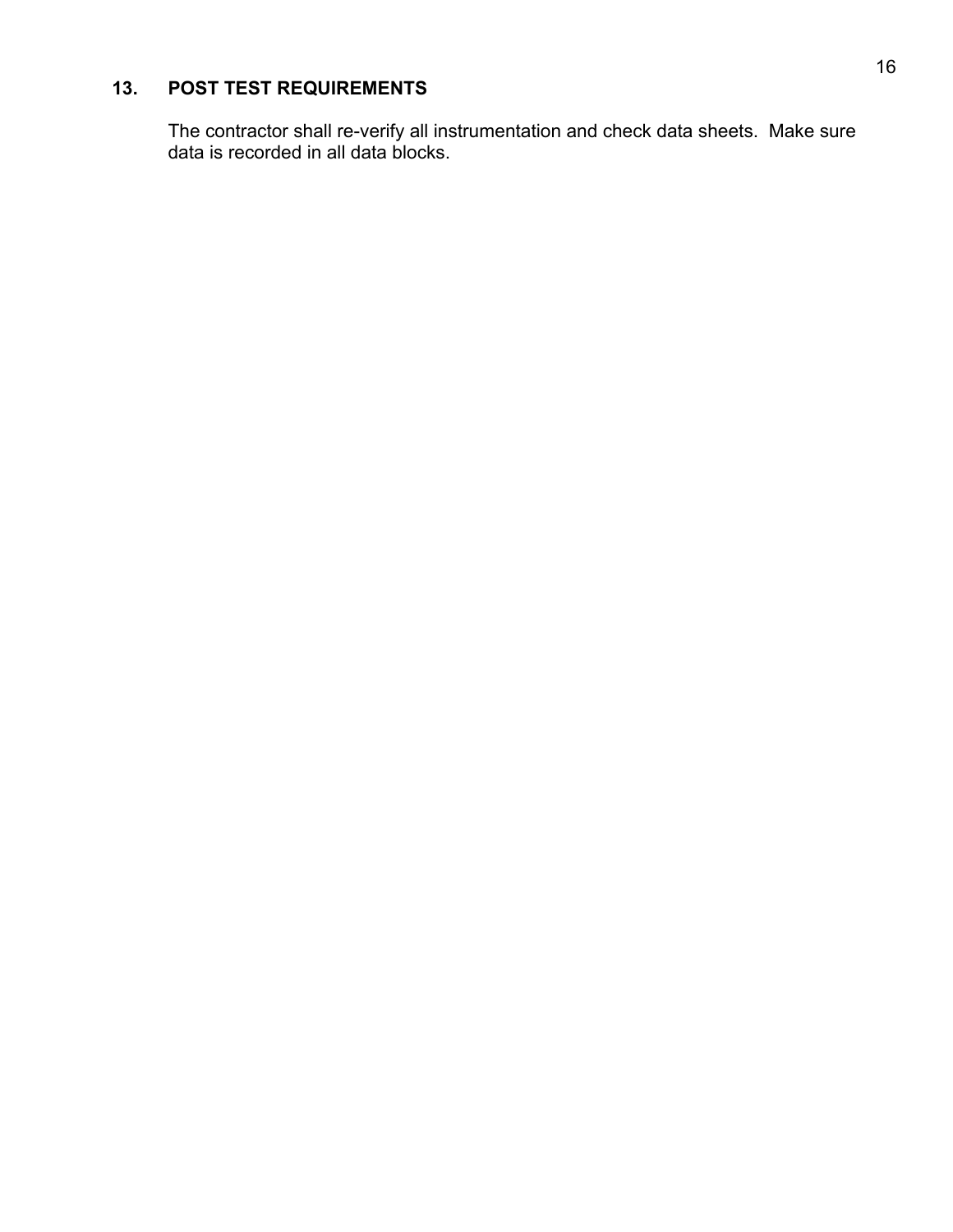#### **14. REPORTS**

#### 14.1 MONTHLY STATUS REPORTS

The contractor shall submit a monthly Test Status Report and an Inventory Status Report to the COTR. The Status Reports shall be submitted until all final reports are accepted. Samples of the required Test Results Data Sheet and the Monthly Inventory Status Report are contained in the Data Sheets and Forms sections. The reports shall be submitted in accordance with the schedule requirements of the contract or purchase order.

#### 14.2 APPARENT NONCOMPLIANCE

Any indication of a test failure shall be communicated by telephone to the COTR within 24 hours with written notification mailed within 48 hours (Saturdays and Sundays excluded). A Notice of Test Failure (see Forms section) with a copy of the test data sheet shall be included.

In the event of a test failure, a post test calibration check of some critically sensitive test equipment and instrumentation may be required for verification of accuracy. The necessity for the calibration shall be at the COTR's discretion and shall be performed without additional costs to the OVSC.

#### 14.3 FINAL TEST REPORTS

#### 14.3.1 COPIES

In the case of a test failure, **SEVEN** copies of the Final Test Report shall be submitted to the COTR for acceptance within three weeks of test completion. The Final Test Report format to be used by all contractors can be found in the "Report Section".

Where there has been no indication of a test failure, **FOUR** copies of each Final Test Report shall be submitted to the COTR within three weeks of test completion. Payment of contractor's invoices for completed compliance tests may be withheld until the Final Test Report is accepted by the COTR. Contractors are requested to NOT submit invoices before submitting copies of the Final Test Report.

Contractors are required to submit the first Final Test Report in draft form within two weeks after the compliance test is conducted. The contractor and the COTR will then be able to discuss the details of both test conduct and report content early in the compliance test program.

Contractors are required to PROOF READ all Final Test Reports before submittal to the COTR. The OVSC will not act as a report quality control office for contractors. Reports containing a significant number of errors will be returned to the contractor for correction, and a "hold" will be placed on invoice payment for the particular test.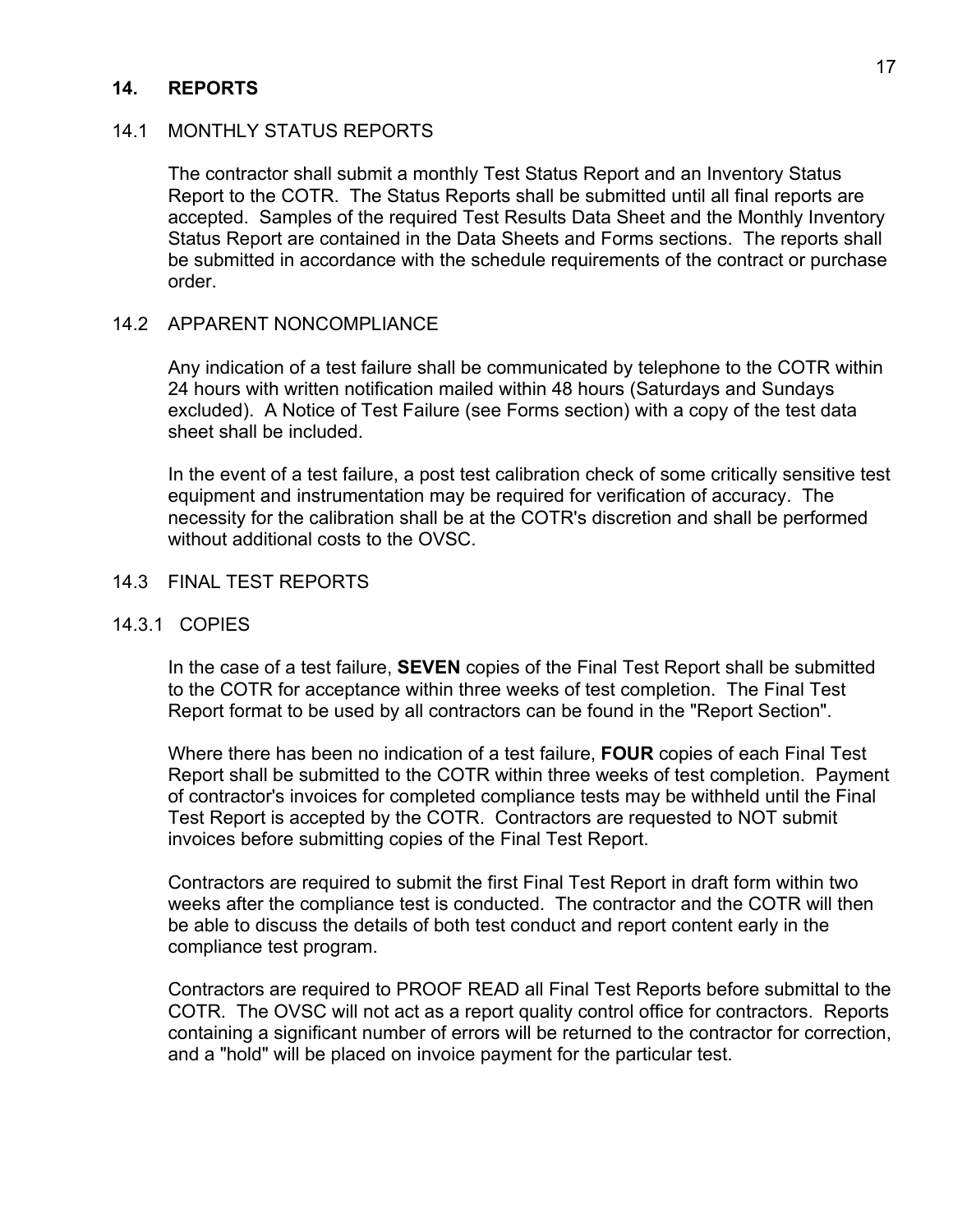#### 14.3.2 REQUIREMENTS

The Final Test Report, associated documentation (including photographs) are relied upon as the chronicle of the compliance test. The Final Test Report will be released to the public domain after review and acceptance by the COTR. For these reasons, each final report must be a complete document capable of standing by itself.

The contractor should use **detailed** descriptions of all compliance test events. Any events that are not directly associated with the standard but are of technical interest should also be included. The contractor should include as much **detail** as possible in the report.

Instructions for the preparation of the first three pages of the final test report are provided below for the purpose of standardization.

#### 14.3.3 FIRST THREE PAGES

A. FRONT COVER --

 A heavy paperback cover (or transparency) shall be provided for the protection of the final report. The information required on the cover is as follows:

(1) Final Report Number such as 302-ABC-9X-001

where --

|     | 9X.<br>001 | 302 is the FMVSS tested<br>ABC are the initials for the laboratory<br>is the Fiscal Year of the test program<br>is the Group Number (001 for the 1st test,<br>002 for the 2nd test, etc.) |
|-----|------------|-------------------------------------------------------------------------------------------------------------------------------------------------------------------------------------------|
| (2) |            | Final Report Title And Subtitle such as                                                                                                                                                   |

SAFETY COMPLIANCE TESTING FOR FMVSS NO. 302 Flammability of Interior Materials \* \* \* \* \* \* \* \* \* \* \* \* \* \* \* \* \*

> World Motors Corporation 199X XYZ SafeRider

(3) Contractor's Name and Address such as

COMPLIANCE TESTING LABORATORIES, INC. 4335 West Dearborn Street Detroit, Michigan 48090-1234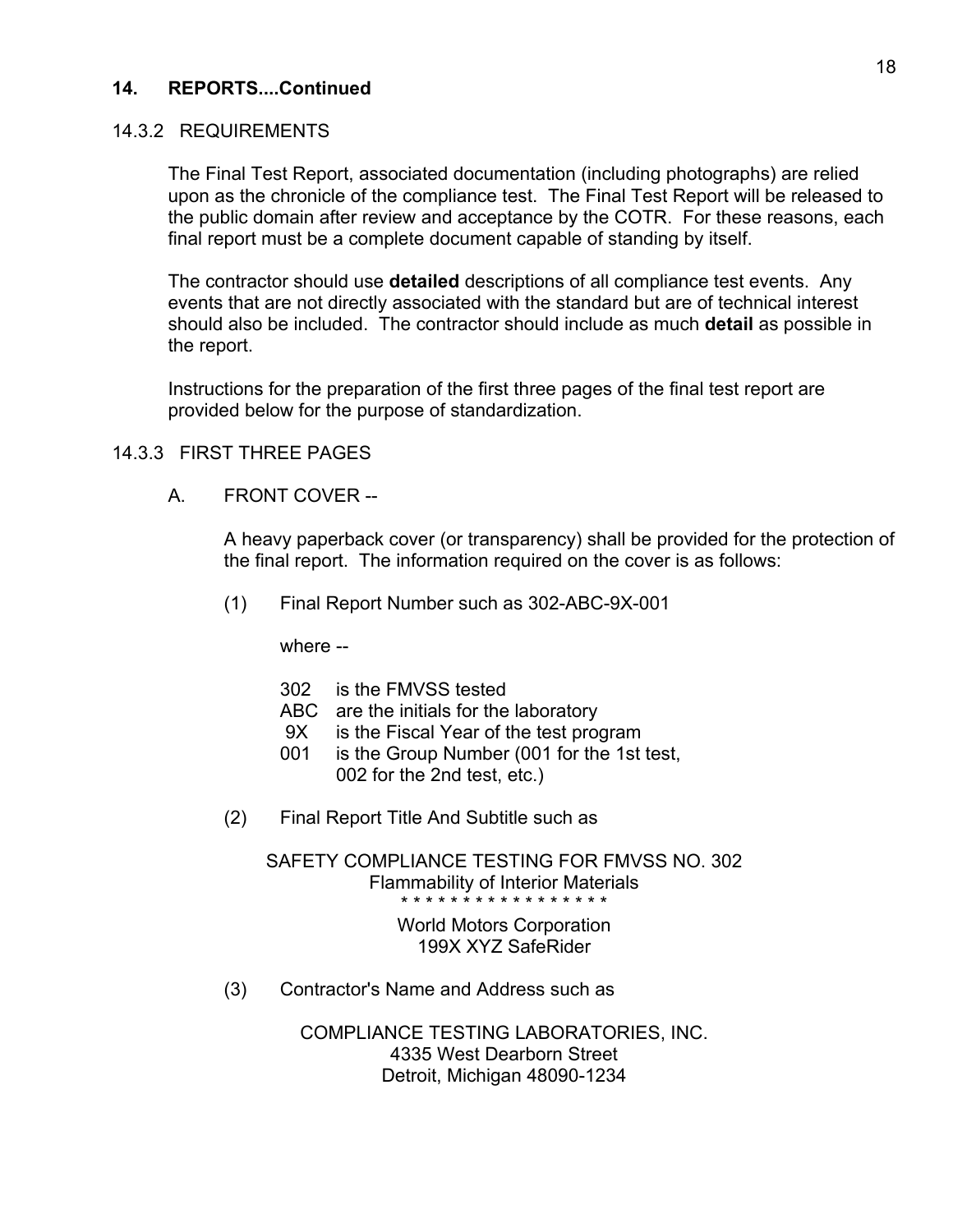## **NOTE:** DOT SYMBOL WILL BE PLACED BETWEEN ITEMS (3) AND (4)

- (4) Date of Final Report completion
- (5) The words "FINAL REPORT"
- (6) The sponsoring agency's name and address as follows

U. S. DEPARTMENT OF TRANSPORTATION National Highway Traffic Safety Administration Safety Assurance Office of Vehicle Safety Compliance 400 Seventh Street, SW Mail Code: NSA-32 Washington, DC 20590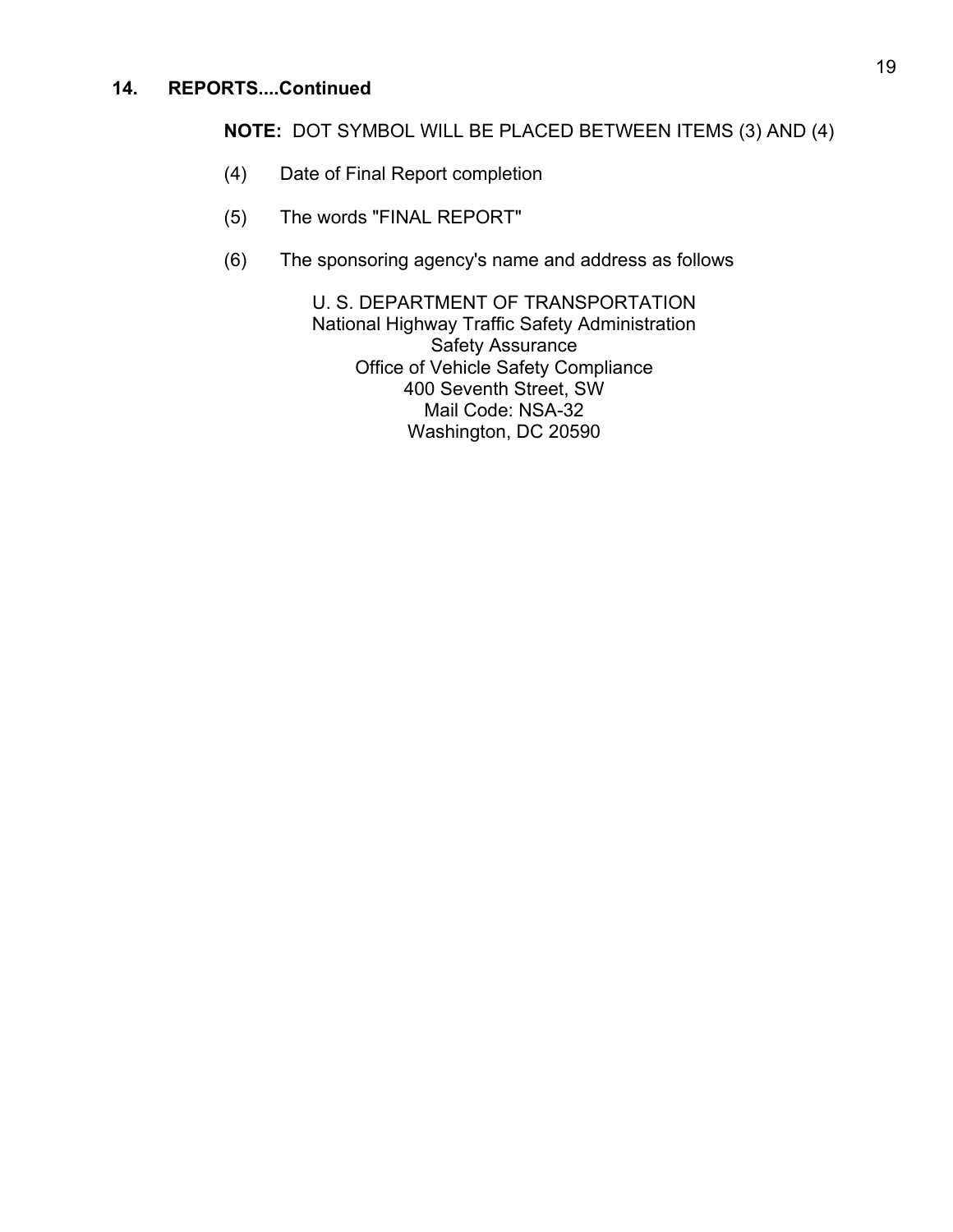#### B. FIRST PAGE AFTER FRONT COVER --

 A disclaimer statement and an acceptance signature block for the COTR shall be provided as follows

This publication is distributed by the U. S. Department of Transportation, National Highway Traffic Safety Administration, in the interest of information exchange. The opinions, findings and conclusions expressed in this publication are those of the author(s) and not necessarily those of the Department of Transportation or the National Highway Traffic Safety Administration. The United States Government assumes no liability for its contents or use thereof. If trade or manufacturers' names or products are mentioned, it is only because they are considered essential to the object of the publication and should not be construed as an endorsement. The United States Government does not endorse products or manufacturers.

| Prepared By: |  |
|--------------|--|
|              |  |
|              |  |

Approved By:

Approval Date: \_\_\_\_\_\_\_\_\_\_\_\_\_\_\_\_\_\_\_\_\_\_\_\_\_\_\_\_

FINAL REPORT ACCEPTANCE BY OVSC:

Accepted By: \_\_\_\_\_\_\_\_\_\_\_\_\_\_\_\_\_\_\_\_\_\_\_\_\_\_\_\_\_

Acceptance Date:  $\Box$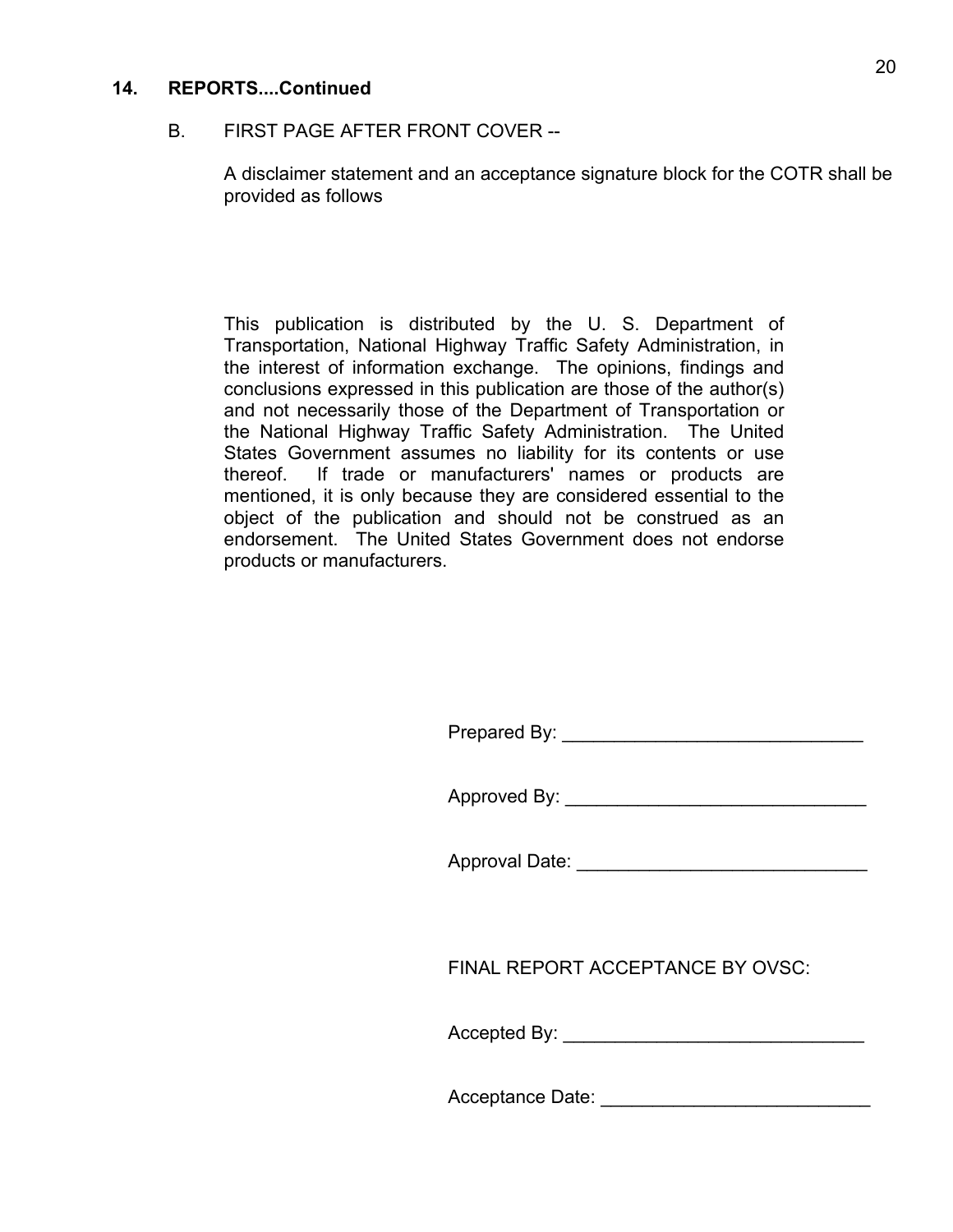#### C. SECOND PAGE AFTER FRONT COVER --

 A completed Technical Report Documentation Page (Form DOT F1700.7) shall be completed for those items that are applicable with the other spaces left blank. Sample data for the applicable block numbers of the title page follows.

#### **Block 1 -- REPORT NUMBER**

302-ABC-9X-001

#### **Block 2 -- GOVERNMENT ACCESSION NUMBER**

Leave blank

#### **Block 3 -- RECIPIENT'S CATALOG NUMBER**

Leave blank

#### **Block 4 -- TITLE AND SUBTITLE**

Final Report of FMVSS 302 Compliance Testing of 199X XYZ SafeRider

#### **Block 5 -- REPORT DATE**

March 1, 199X

#### **Block 6 -- PERFORMING ORGANIZATION CODE**

ABC

#### **Block 7 -- AUTHOR(S)**

 John Smith, Project Manager Bill Doe, Project Engineer

#### **Block 8 -- PERFORMING ORGANIZATION REPORT NUMBER**

ABC-DOT-XXX-001

#### **Block 9 -- PERFORMING ORGANIZATION NAME AND ADDRESS**

 Compliance Testing Laboratories, Inc 4335 West Dearborn Street Detroit, MI 48090-1234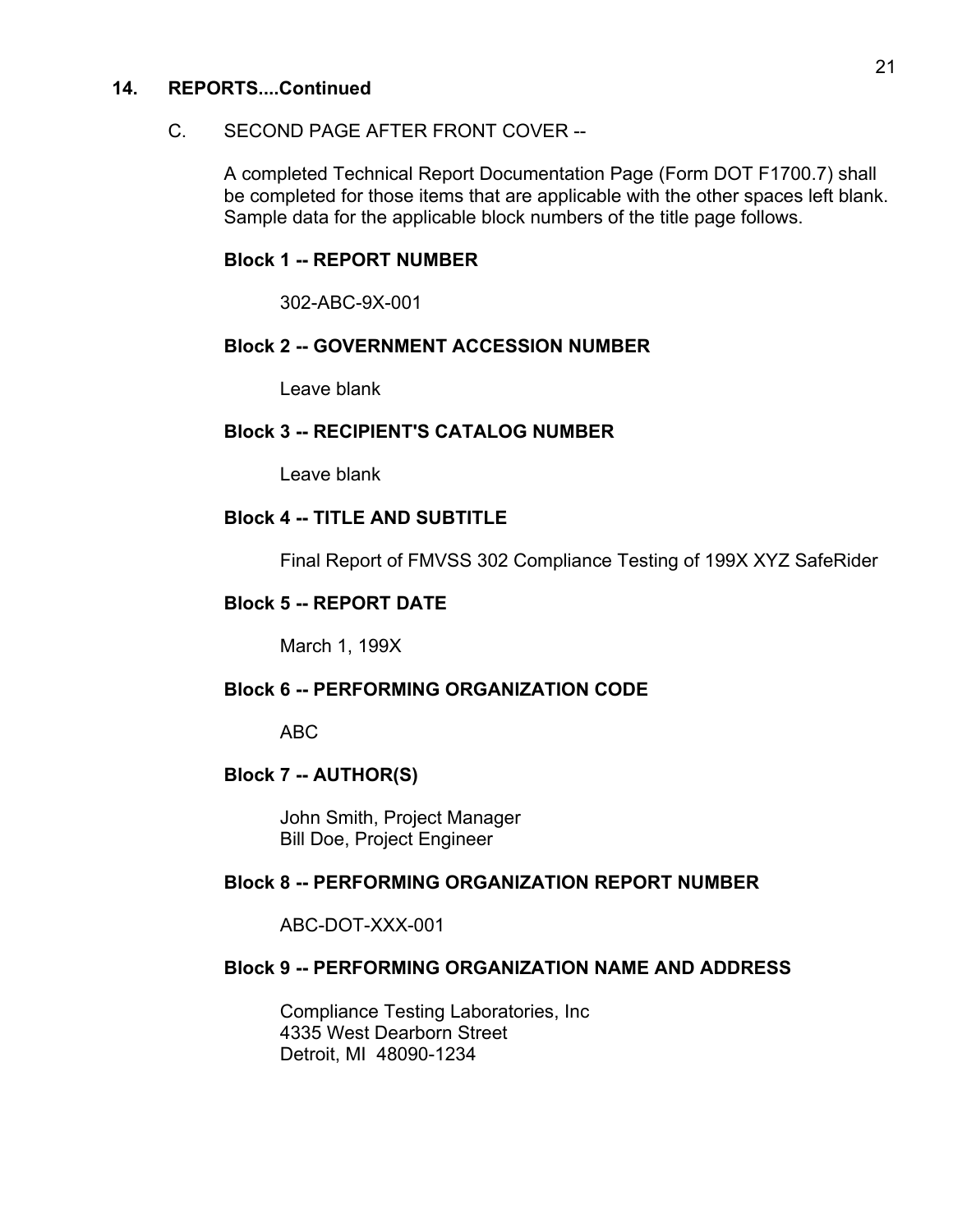#### **Block 10 -- WORK UNIT NUMBER**

Leave blank

#### **Block 11 -- CONTRACT OR GRANT NUMBER**

DTNH22-9X-D-12345

#### **Block 12 -- SPONSORING AGENCY NAME AND ADDRESS**

 US Department of Transportation National Highway Traffic Safety Administration Safety Assurance Office of Vehicle Safety Compliance 400 Seventh Street, SW, Mail Code: NSA-32 Washington, DC 20590

#### **Block 13 -- TYPE OF REPORT AND PERIOD COVERED**

 Final Test Report Feb. 15 to Mar. 15, 199X

#### **Block 14 -- SPONSORING AGENCY CODE**

NSA-32

#### **Block 15 -- SUPPLEMENTARY NOTES**

As Required

#### **Block 16 -- ABSTRACT**

 Compliance tests were conducted on interior materials from a 199X XYZ SafeRider passenger car in accordance with the specifications of the Office of Vehicle Safety Compliance Test Procedure No. TP-302-XX for the determination of FMVSS 302 compliance. Test failures identified were as follows:

None

 **NOTE:** Above wording must be shown with appropriate changes made for a particular compliance test. Any questions should be resolved with the COTR.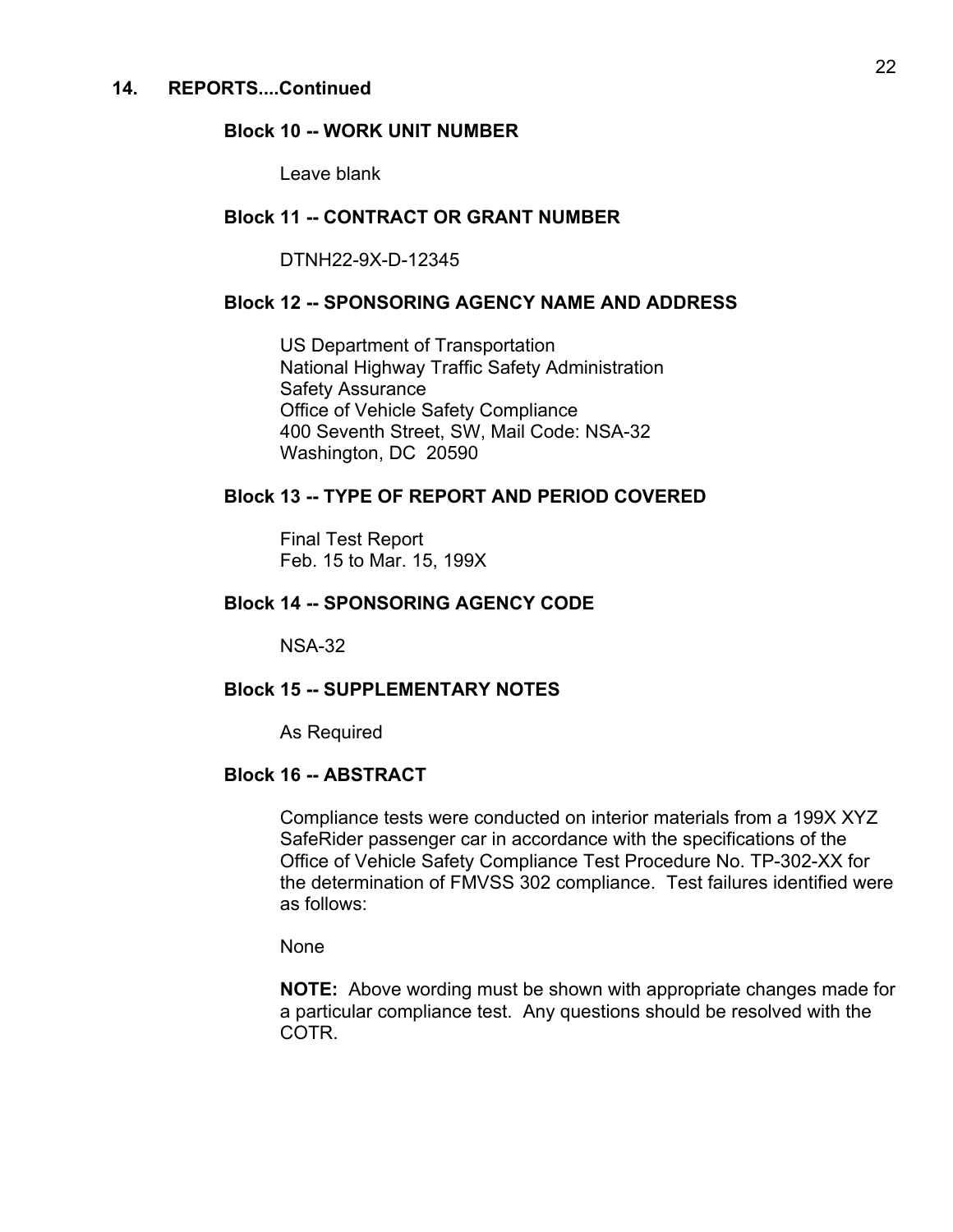#### **Block 17 -- KEY WORDS**

 Compliance Testing Safety Engineering FMVSS 302

#### **Block 18 -- DISTRIBUTION STATEMENT**

Copies of this report are available from --

 National Highway Traffic Safety Administration Technical Reference Division Room 5108 (NAD-52) 400 Seventh St., SW Washington, DC 20590 Telephone No.: 202-366-4946

#### **Block 19 -- SECURITY CLASSIFICATION OF REPORT**

Unclassified

#### **Block 20 -- SECURITY CLASSIFICATION OF PAGE**

Unclassified

### **Block 21 -- NUMBER OF PAGES**

Add appropriate number

#### **Block 22 -- PRICE**

Leave blank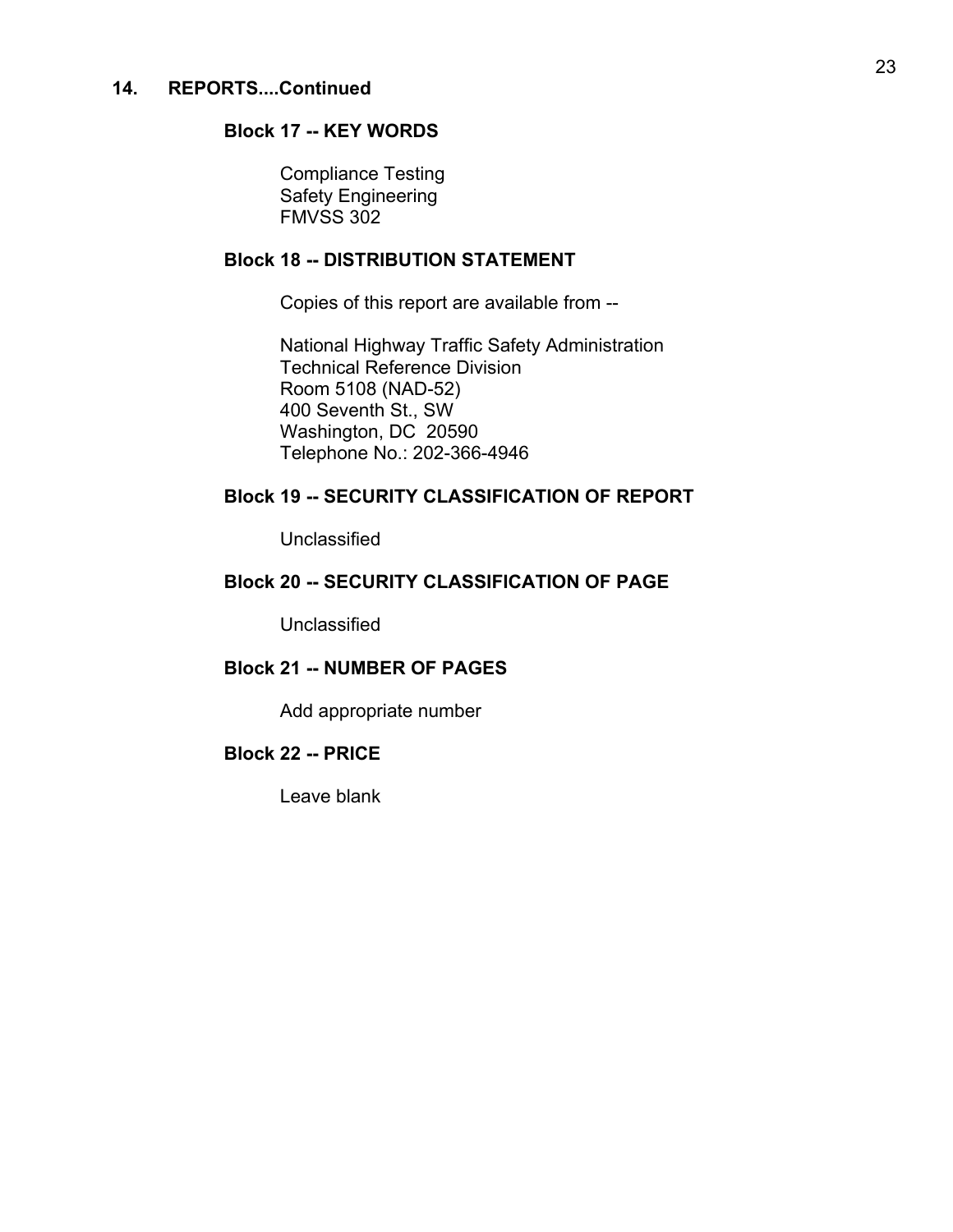# 14.3.4 TABLE OF CONTENTS

Final test report Table of Contents shall include the following:

- A. Section 1 Purpose of Compliance Test
- B. Section 2 Compliance Data Summary
- C. Section 3 Test Data
- D. Section 4 Test Equipment List and Calibration Information
- E. Section 5 Photographs
- F. Section 6 Notice of Test Failure (if applicable)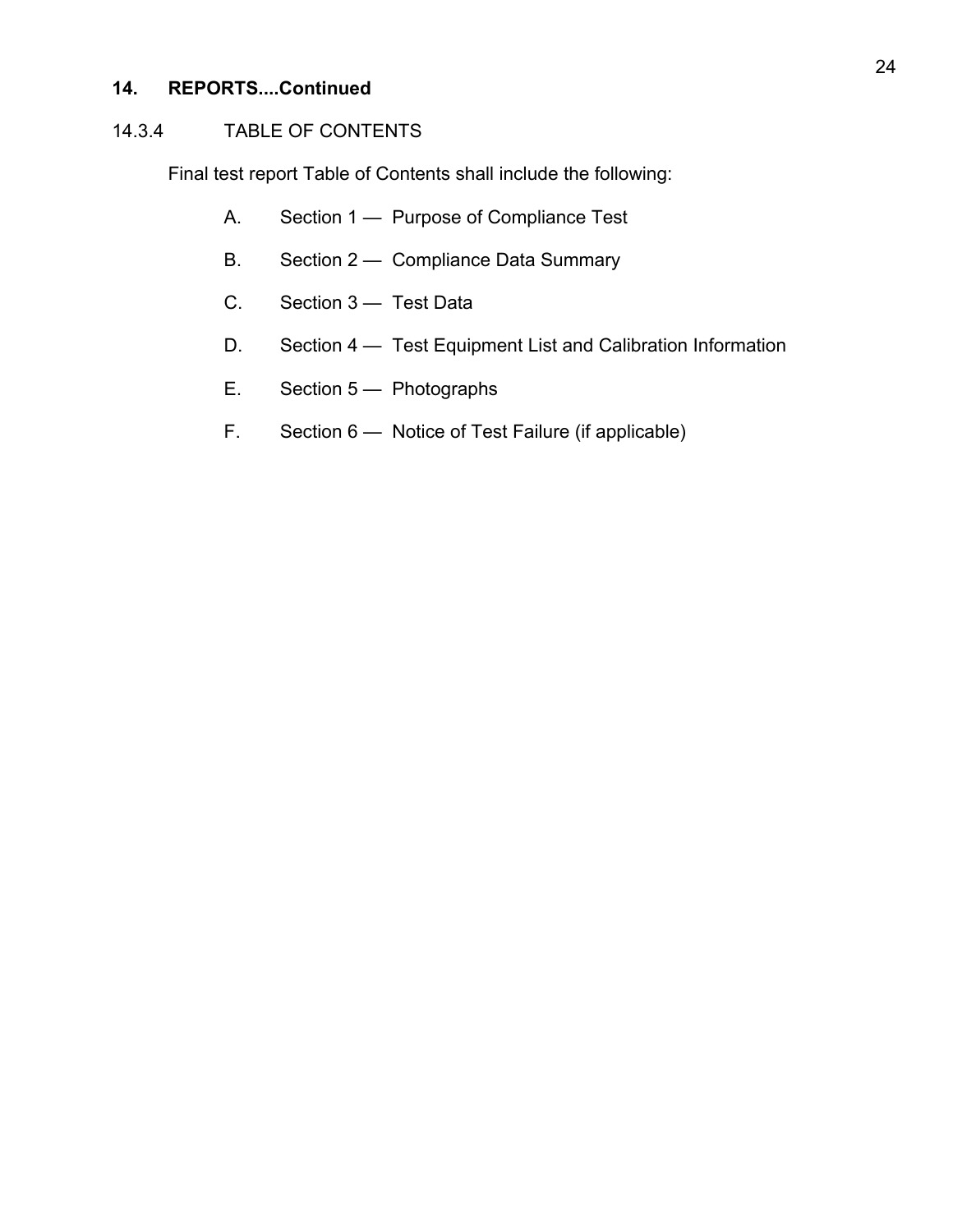#### **15. DATA SHEETS**

# **FLAMMABILITY TEST RESULTS**

**TEST REPORT NO.\_\_\_\_\_\_\_\_\_\_\_** 

VEH. MOD YR/MAKE/MODEL: WAS ARRESTED FOR A 2000 FOR A 2000 FOR A 2000 FOR A 2000 FOR A 2000 FOR A 2000 FOR A 2000 FOR A 2000 FOR A 2000 FOR A 2000 FOR A 2000 FOR A 2000 FOR A 2000 FOR A 2000 FOR A 2000 FOR A 2000 FOR A 200

TEST DATE: \_\_\_\_\_\_\_\_\_\_\_\_\_\_\_\_\_\_\_\_\_\_\_\_\_\_\_\_\_\_\_\_\_\_\_\_\_\_\_\_\_\_\_\_\_\_\_\_\_\_\_\_\_\_\_\_\_\_\_\_\_

TEST LABORATORY: \_\_\_\_\_\_\_\_\_\_\_\_\_\_\_\_\_\_\_\_\_\_\_\_\_\_\_\_\_\_\_\_\_\_\_\_\_\_\_\_\_\_\_\_\_\_\_\_\_\_\_\_\_\_

TEST CONDUCTED BY: \_\_\_\_\_\_\_\_\_\_\_\_\_\_\_\_\_\_\_\_\_\_\_\_\_\_\_\_\_\_\_\_\_\_\_\_\_\_\_\_\_\_\_\_\_\_\_\_\_\_\_\_

| <b>TEST</b><br><b>ITEM*</b> | <b>COMPOSITION</b> | <b>BURN</b><br><b>DIRECTIONS</b> | <b>SAMPLE DIMENSIONS</b><br>(in.) |
|-----------------------------|--------------------|----------------------------------|-----------------------------------|
| A-                          |                    | A1 - Longitudinal                |                                   |
|                             |                    | A2 - Longitudinal                |                                   |
|                             |                    | A3 - Transverse                  |                                   |
|                             |                    | A4 - Transverse                  |                                   |
| $B -$                       |                    | B1 - Longitudinal                |                                   |
|                             |                    | B2 - Longitudinal                |                                   |
|                             |                    | <b>B3</b> - Transverse           |                                   |
|                             |                    | <b>B4</b> - Transverse           |                                   |
| $C-$                        |                    | C1 - Longitudinal                |                                   |
|                             |                    | C2 - Longitudinal                |                                   |
|                             |                    | C <sub>3</sub> - Transverse      |                                   |
|                             |                    | C4 - Transverse                  |                                   |
| D-                          |                    | D1 - Longitudinal                |                                   |
|                             |                    | D2 - Longitudinal                |                                   |
|                             |                    | D3 - Transverse                  |                                   |
|                             |                    | D4 - Transverse                  |                                   |

\* From Items Listed In Section 2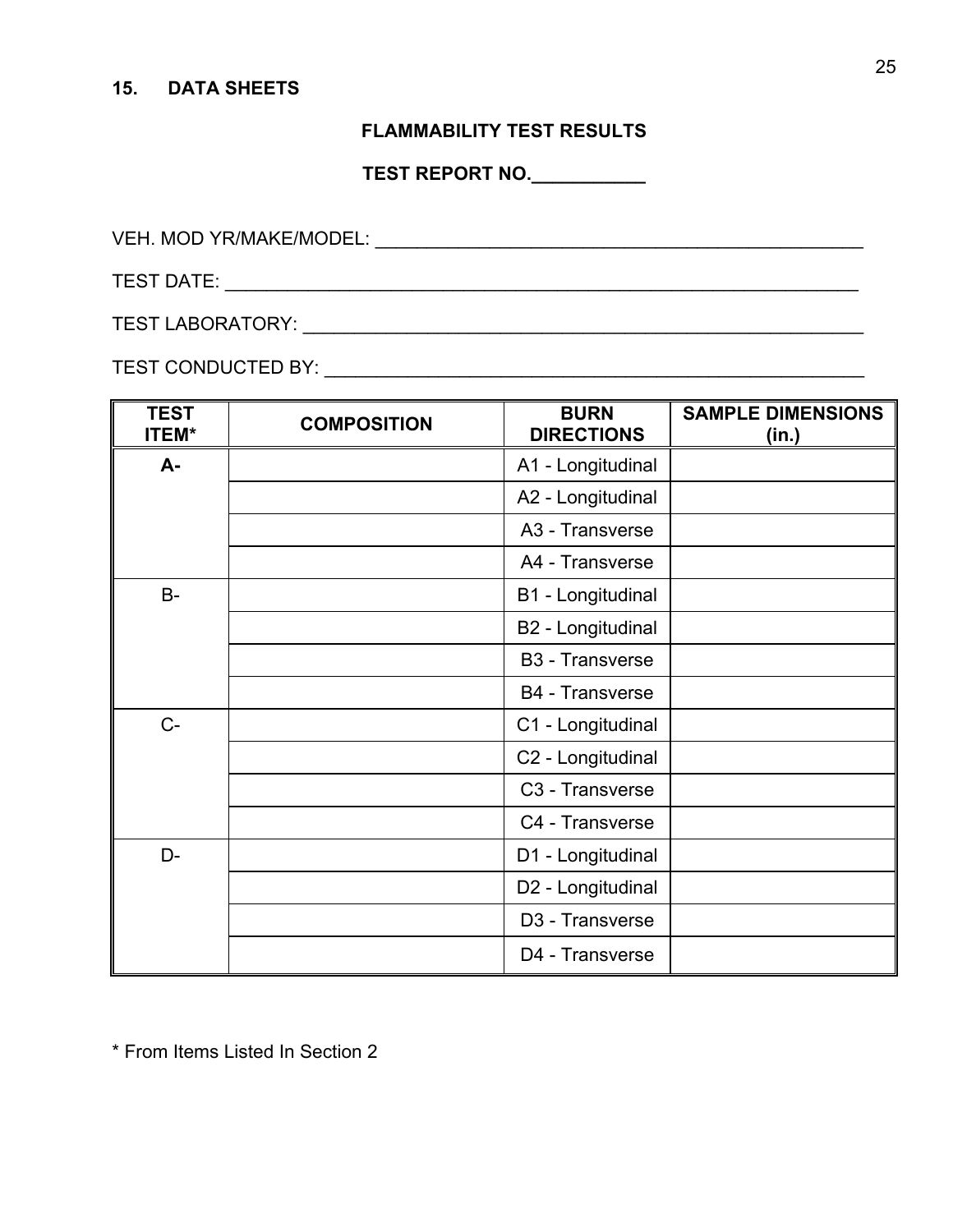## **15. DATA SHEETS....Continued**

| <b>TEST</b><br><b>ITEM*</b> | <b>COMPOSITION</b> | <b>BURN</b><br><b>DIRECTIONS</b> | <b>SAMPLE DIMENSIONS</b><br>(in.) |
|-----------------------------|--------------------|----------------------------------|-----------------------------------|
| $A -$                       |                    | E1 - Longitudinal                |                                   |
|                             |                    | E2 - Longitudinal                |                                   |
|                             |                    | E3 - Transverse                  |                                   |
|                             |                    | E4 - Transverse                  |                                   |
| $B -$                       |                    | F1 - Longitudinal                |                                   |
|                             |                    | F2 - Longitudinal                |                                   |
|                             |                    | F <sub>3</sub> - Transverse      |                                   |
|                             |                    | F4 - Transverse                  |                                   |

REQUIREMENTS: A Burn Rate in excess of 4.0 inches per minute shall constitute a failure unless the specimen burned less than 60 seconds and the flame traveled less than 2 inches from the point where timing was started.

| <b>BURN</b><br><b>DIRECTION</b> | <b>NOTES*</b> | <b>BURN</b><br><b>DISTANCE</b><br>(inches) | <b>BURN</b><br><b>TIME</b><br>(Seconds) | <b>BURN</b><br><b>RATE</b><br>(in./min.) | <b>PASS</b> | <b>FAIL</b> |
|---------------------------------|---------------|--------------------------------------------|-----------------------------------------|------------------------------------------|-------------|-------------|
| A1                              |               |                                            |                                         |                                          |             |             |
| A2                              |               |                                            |                                         |                                          |             |             |
| A <sub>3</sub>                  |               |                                            |                                         |                                          |             |             |
| A4                              |               |                                            |                                         |                                          |             |             |
| <b>B1</b>                       |               |                                            |                                         |                                          |             |             |
| <b>B2</b>                       |               |                                            |                                         |                                          |             |             |
| B <sub>3</sub>                  |               |                                            |                                         |                                          |             |             |
| <b>B4</b>                       |               |                                            |                                         |                                          |             |             |
| C <sub>1</sub>                  |               |                                            |                                         |                                          |             |             |
| C <sub>2</sub>                  |               |                                            |                                         |                                          |             |             |
| C <sub>3</sub>                  |               |                                            |                                         |                                          |             |             |
| C <sub>4</sub>                  |               |                                            |                                         |                                          |             |             |
| D <sub>1</sub>                  |               |                                            |                                         |                                          |             |             |
| D <sub>2</sub>                  |               |                                            |                                         |                                          |             |             |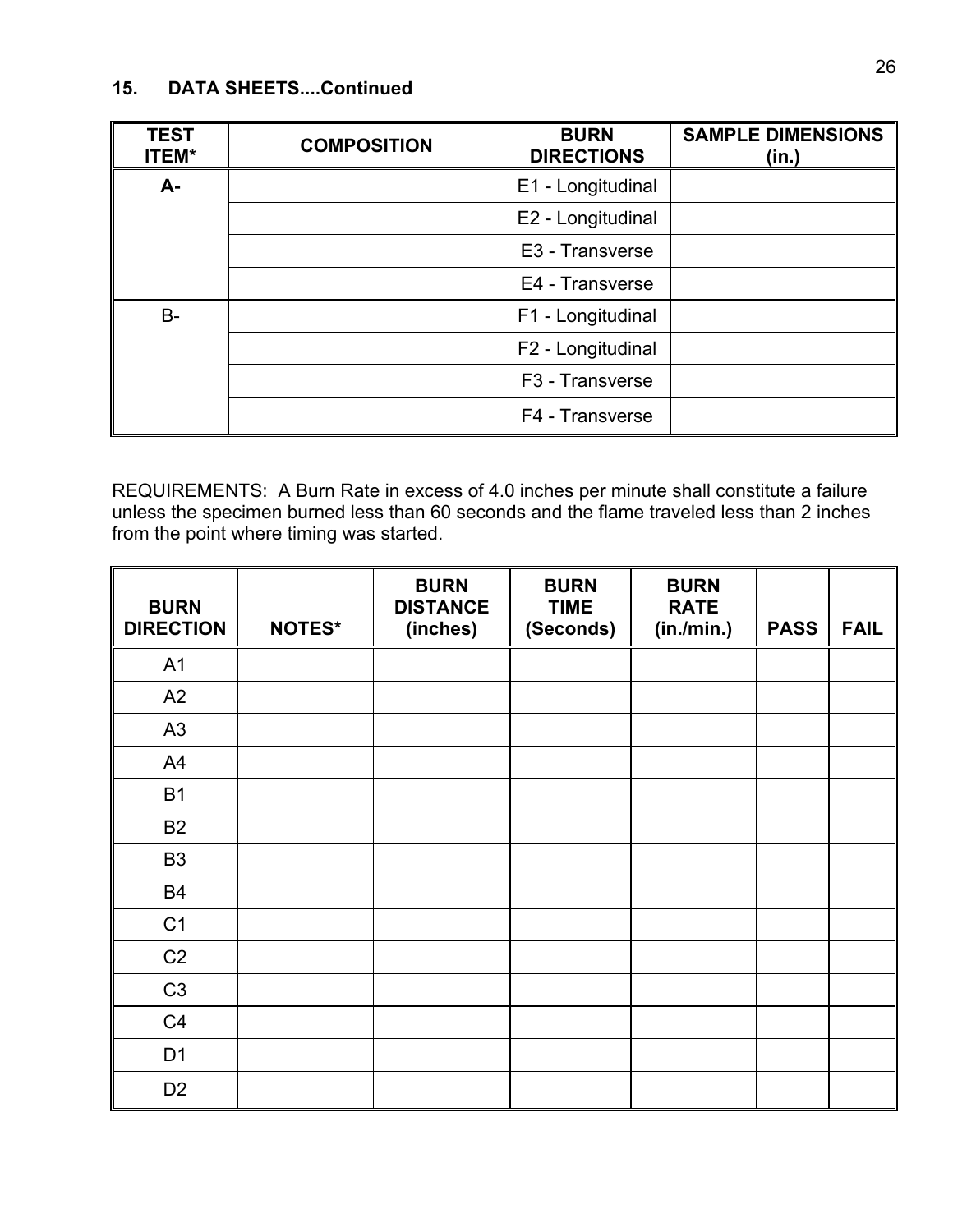## **15. DATA SHEETS....Continued**

| <b>BURN</b><br><b>DIRECTION</b> | <b>NOTES*</b> | <b>BURN</b><br><b>DISTANCE</b><br>(inches) | <b>BURN</b><br><b>TIME</b><br>(Seconds) | <b>BURN</b><br><b>RATE</b><br>(in./min.) | <b>PASS</b> | <b>FAIL</b> |
|---------------------------------|---------------|--------------------------------------------|-----------------------------------------|------------------------------------------|-------------|-------------|
| D <sub>3</sub>                  |               |                                            |                                         |                                          |             |             |
| D <sub>4</sub>                  |               |                                            |                                         |                                          |             |             |
| E1                              |               |                                            |                                         |                                          |             |             |
| E <sub>2</sub>                  |               |                                            |                                         |                                          |             |             |
| E <sub>3</sub>                  |               |                                            |                                         |                                          |             |             |
| E <sub>4</sub>                  |               |                                            |                                         |                                          |             |             |
| F <sub>1</sub>                  |               |                                            |                                         |                                          |             |             |
| F <sub>2</sub>                  |               |                                            |                                         |                                          |             |             |
| F <sub>3</sub>                  |               |                                            |                                         |                                          |             |             |
| F <sub>4</sub>                  |               |                                            |                                         |                                          |             |             |

\* NOTES: 1. Specimen did not ignite.

APPROVED BY: \_\_\_\_\_\_\_\_\_\_\_\_\_\_\_\_\_\_\_\_\_\_

- 2. Specimen ignited but self-extinguished prior to entering time zone.
- 3. Test was discontinued after 5.0 minutes.
- 4. The (\*\*) denotes that specimens were not provided by the manufacturer or by NHTSA
- 5. Specimen ignited but did not burn to the timing zone in 5.0 minutes

REMARKS:

| <b>RECORDED BY:</b> | ۱Λ |  |
|---------------------|----|--|
|                     |    |  |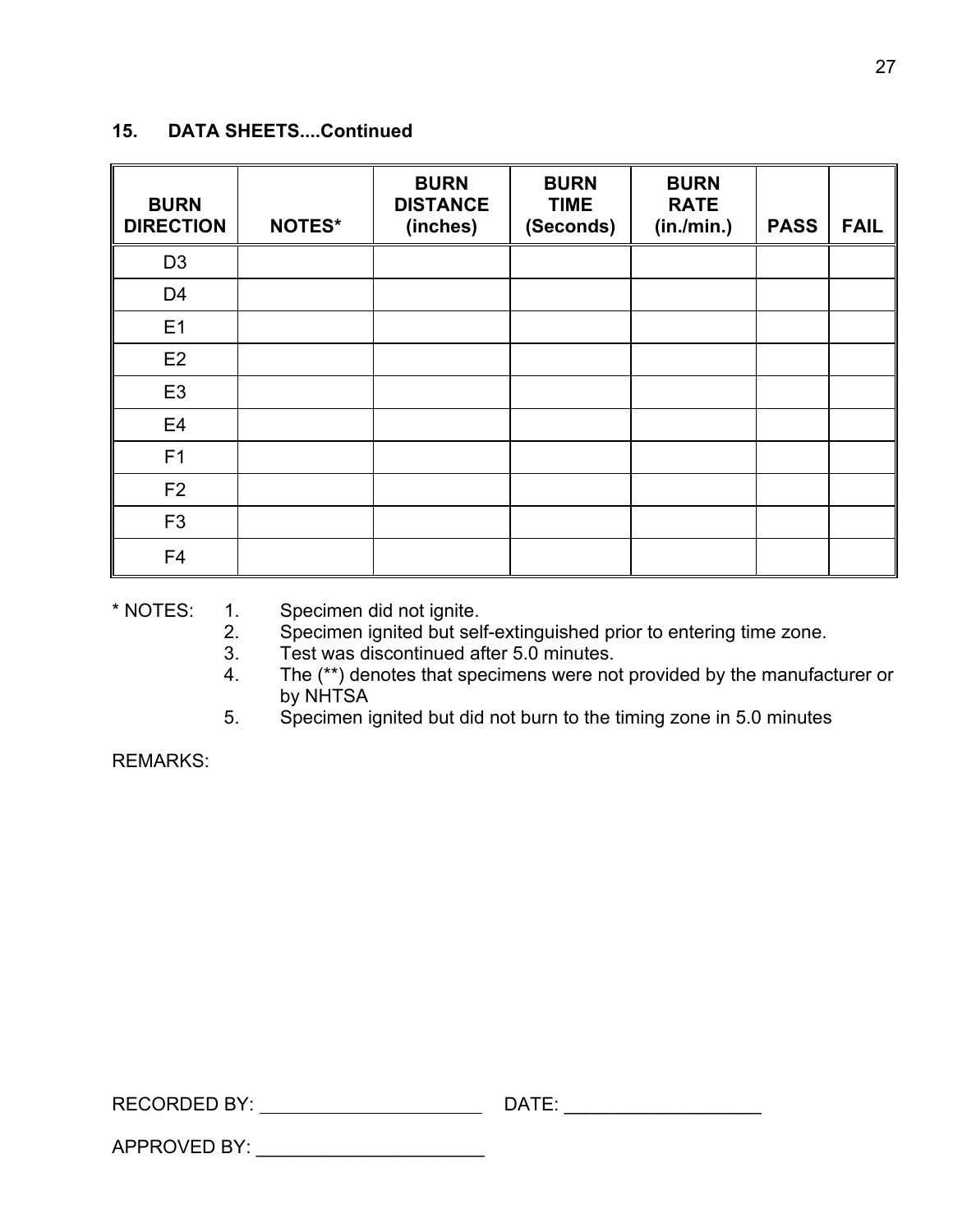# **FMVSS 302 MONTHLY INVENTORY STATUS REPORT**

**TEST REPORT NO.\_\_\_\_\_\_\_\_\_\_\_\_\_\_\_\_\_\_\_** 

**DATE OF REPORT: \_\_\_\_\_\_\_\_\_\_\_\_\_\_\_\_\_\_\_** 

VEHICLE IDENTIFICATION:

Model Year: \_\_\_\_\_\_\_\_\_\_\_\_\_\_\_\_\_\_\_\_\_\_\_\_\_\_\_\_\_

Make: \_\_\_\_\_\_\_\_\_\_\_\_\_\_\_\_\_\_\_\_\_\_\_\_\_\_\_\_\_\_\_\_\_\_

Model: \_\_\_\_\_\_\_\_\_\_\_\_\_\_\_\_\_\_\_\_\_\_\_\_\_\_\_\_\_\_\_\_\_\_

DATE SAMPLES RECEIVED: \_\_\_\_\_\_\_\_\_\_\_\_\_\_\_\_\_\_\_\_\_\_\_\_\_\_\_\_\_\_\_\_\_\_\_\_\_\_\_\_\_\_

| <b>ITEM</b> | <b>COMPOSITION</b> | <b>INVENTORY</b><br><b>NUMBERS</b> | <b>NUMBER OF</b><br><b>SPECIMENS</b> | <b>CONDITION</b><br>OF SAMPLE |
|-------------|--------------------|------------------------------------|--------------------------------------|-------------------------------|
|             |                    |                                    |                                      |                               |
|             |                    |                                    |                                      |                               |
|             |                    |                                    |                                      |                               |
|             |                    |                                    |                                      |                               |
|             |                    |                                    |                                      |                               |
|             |                    |                                    |                                      |                               |
|             |                    |                                    |                                      |                               |
|             |                    |                                    |                                      |                               |
|             |                    |                                    |                                      |                               |
|             |                    |                                    |                                      |                               |
|             |                    |                                    |                                      |                               |
|             |                    |                                    |                                      |                               |
|             |                    |                                    |                                      |                               |
|             |                    |                                    |                                      |                               |
|             |                    |                                    |                                      |                               |
|             |                    |                                    |                                      |                               |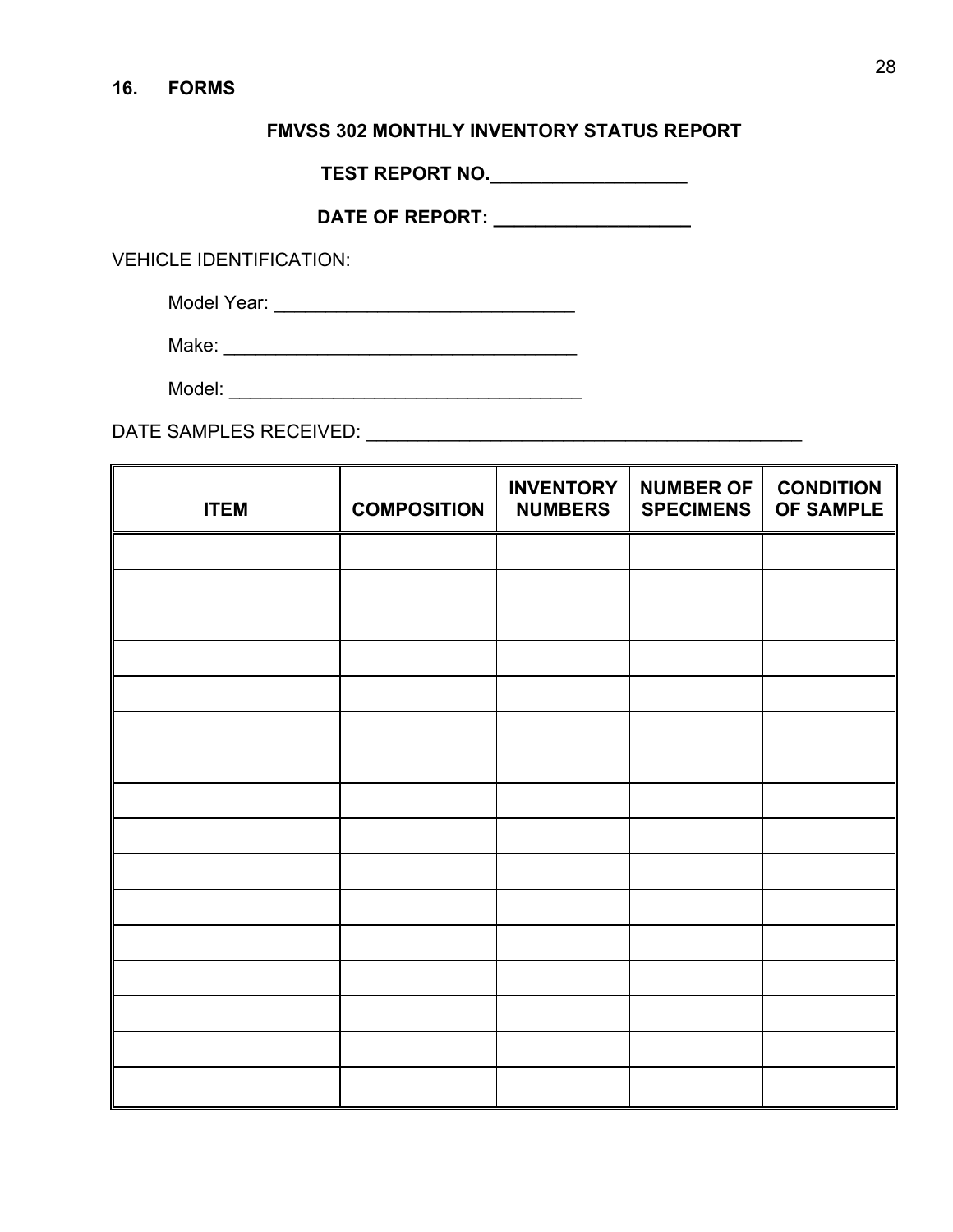# **16. FORMS....Continued**

| <b>ITEM</b> | <b>COMPOSITION</b> | <b>INVENTORY</b><br><b>NUMBERS</b> | <b>NUMBER OF</b><br><b>SPECIMENS</b> | <b>CONDITION</b><br><b>OF SAMPLE</b> |
|-------------|--------------------|------------------------------------|--------------------------------------|--------------------------------------|
|             |                    |                                    |                                      |                                      |
|             |                    |                                    |                                      |                                      |
|             |                    |                                    |                                      |                                      |
|             |                    |                                    |                                      |                                      |
|             |                    |                                    |                                      |                                      |
|             |                    |                                    |                                      |                                      |
|             |                    |                                    |                                      |                                      |
|             |                    |                                    |                                      |                                      |
|             |                    |                                    |                                      |                                      |
|             |                    |                                    |                                      |                                      |
|             |                    |                                    |                                      |                                      |
|             |                    |                                    |                                      |                                      |
|             |                    |                                    |                                      |                                      |
|             |                    |                                    |                                      |                                      |
|             |                    |                                    |                                      |                                      |
|             |                    |                                    |                                      |                                      |

NOTE: L = Longitudinal

- T = Transverse
- N = Non-Directional
- \*\* = No Samples Received For Testing

REMARKS: